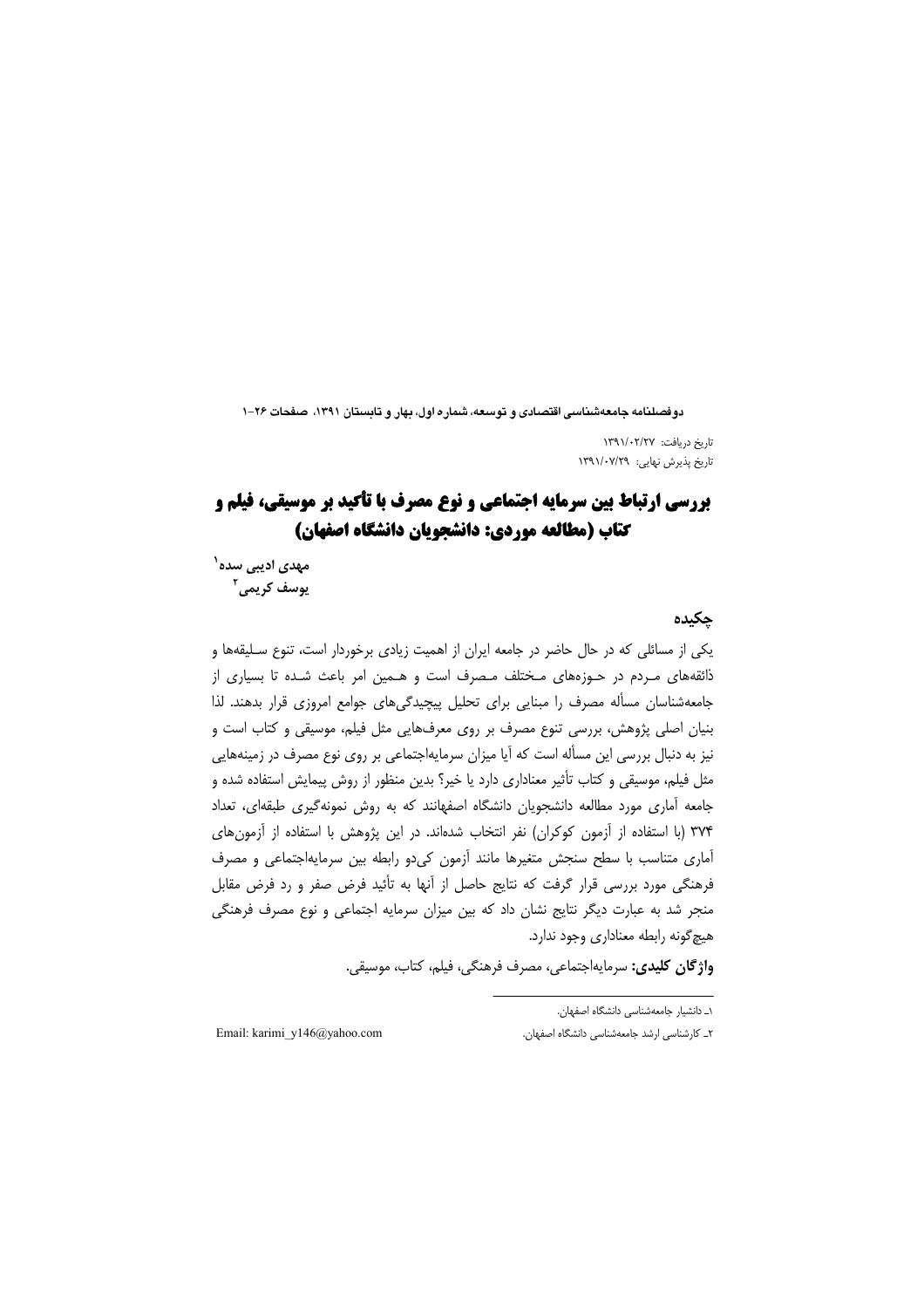### مقدمه و طرح مسأله

بحث مصرف` و سرمایهاجتماعی ٔ در دهههای اخیر به یکی از جدیترین و بنیادیترین موضوعات جامعهشناسی تبدیل شدهاند. البته بنیانگذاران علم جامعهشناسی (هر چند به صورتی غیرمستقیم) نیز نسبت به موضوع مصرف بی¤وجه نبودهاند. مارکس ٰ به بررسی رابطه دیالکتیکی تولید و مصرف و تأثیرات بیگانهکننده مصرف پرداخته است. وبر` تأثیر آموزههای مذهبی بر الگوهای مصرف پیوریتنها را مطالعه کرده، وبلن <sup>۵</sup> به الگوهای تظاهری مصرف طبقه مرفه پرداخته و زیمل<sup>′</sup> نیز مصرف و بویژه مد را از دریچه ارتباط آن با زندگی کلان شهری به نظاره نشسته است (مرادی،۱۳۸۷: ۱۱–۸)، که هر کدام از این نظریهپردازان از منظر مصرف و شیوههای خاصی که برای مصرف کردن اختیار کردهاند به تحلیل آن پرداختهاند ولی چنانکه در سطور قبل بیان شد در این پژوهش حوزه مصرف فرهنگی مد نظر است.

از طرف دیگر مفهوم سرمایهاجتماعی نیز به همان اندازه توسط اندیشمندان مختلف در علم جامعهشناسی مد نظر قرار گرفته و این مفهوم در تحلیل و بررسی خیلی از مسائل اجتماعی استفاده شده است. اصطلاح سرمایه اجتماعی نخستین بار در اثر جین جاکوب<sup>۷</sup> مرگ و زندگی شهرهای بزرگ آمریکایی ۱۹۶۱ بهکار رفته است (فوکویاما، ۱۳۷۹: ۱۰ و يوتنام، ۱۹۹۵: ۷۸). سرمايه اجتماعي نوعي از رابطه جامعهشناختي باعث حفظ و وفاداري درون گروهـي و تقويت هويتهاي ويژه مي شود. روابـط فراگـير براي مرتبط ساختن سرمایههای خارجی و منتشر نمودن اطلاعات، مطلوب و موجب ایجاد هویتهای گسترده و روابط متقابل وسيع مي شوند (فيلد، ٢٠٠٣: ٣٢). بورديو سرمايهاجتماعي را اين گونه تعريف مے کند: «سرمایهاجتماعی انباشت منابع بالفعل و بالقوهای است که مربوط بـه داشتن شبكهای نسبتاً یایدار از روابط كم و بیش نهادی شده از آشنایی و شناخت متقابل است؛ به

- 6- Georg Simmel
- 7- Jane Jacobs

<sup>1-</sup> Coosumption

<sup>2-</sup> Social Capital

<sup>3-</sup> Karl Marx 4- Max Weber

<sup>5-</sup> Thorstein Veblen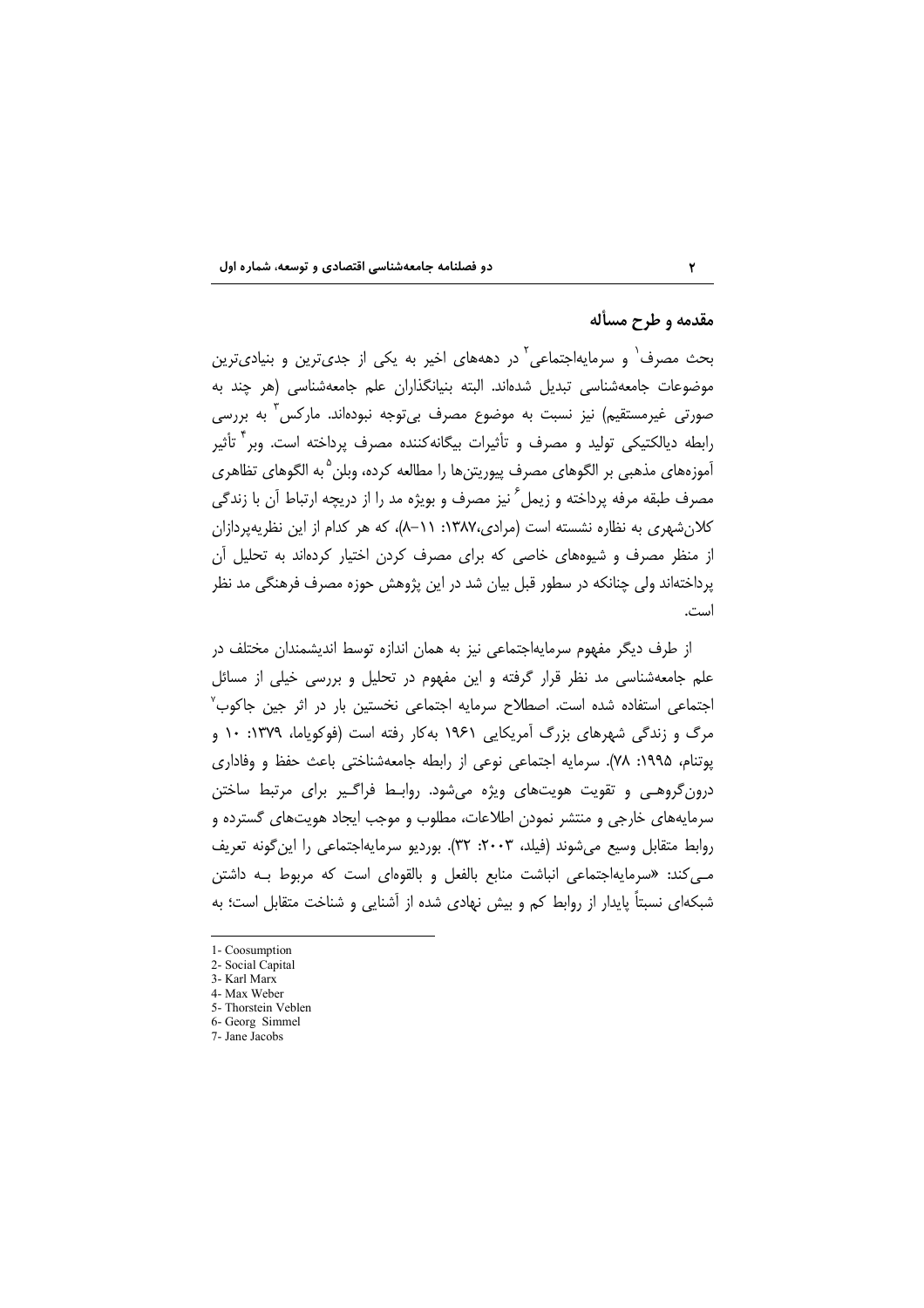عبارت دیگر عضویت در یک گروه پرای هر یک از اعضا از طریق حمایت، یک سرمایه جمعی صلاحیتی فراهم می کند که آنان را به معانی مختلف کلمه مستحق و معتبر می کند» (بوردیو، ۱۹۹۷: ۵۱). بنابراین سرمایهاجتماعی شئ واحدی نیست بلکه جنبههای متفاوت ساختاراجتماعی را در بر می گیرد که کنش فردی و جمعی را تسهیل می نماید (روزن فیلد،  $(1.7:7.9\lambda)$ 

در نظر بسیاری از اندیشمندان، ایران جامعهای در حال گذار است، و این فرآیند گذار در یک دهه اخیر، در اثر عواملی از جمله گسترش رسانههای همگانی، هم شتاب بیشتری گرفته و هم به حوزههای وسیعتری از زندگی اجتماعی رخنه نموده است. اندیشمندان مختلف از زوایای گوناگون به بررسی سرمایه اجتماعی و مصرف فرهنگی پرداختهاند که در این میان پیر بوردیو، تنها اندیشمندی است که به صورتی جدی به بررسی رابطه بین این دو متغیر پرداخـته است. وی از موضعی ساختارگرایانه و طبقاتی محور، به مصرف نگریسته و سرمایه اجتماعی و نوع مصرف مرتبط با آن را در نهایت، نمودی از طبقه دانسته که در ادامه شرح أن می[ید. در این میان به نظر میرسد که تنوع مصرف فرهنگی در بین دانشجویان دانشگاه امکان انتخاب و نیز دامنه انتخاب آنها را وسعت میبخشد. حال این پرسش مطرح میشود که این مسأله چه پیامدهایی را به دنبال دارد. براین مبنا مقاله حاضر به دنبال بررسی این مسأله است که با توجه به اینکه قشر دانشجویی از سرمایههای اجتماعی متفاوتی برخوردار است. حوزه مصرف فرهنگی أنها نیز تنوع بالایی دارد، أیا اصولاً بین سرمایه اجتماعی و نوع مصرف فرهنگی آن چنانکه در اندیشه بوردیو مطرح است، در بین قشر دانشجو رابطه معنادار وجود دارد؟

## دیدگاههای نظری

### سرمايه اجتماعي

نویسندگان کمی مفهوم سرمایهاجتماعی را به صورت گذرا یا اصطلاحی کلی، بـرای اشـکال سرمایه یا دیگر منابع بهکار بردهاند. چنانکه پاتنام و فوکوپاما اشاره می کنند، اصطلاح

 $\mathbf{r}$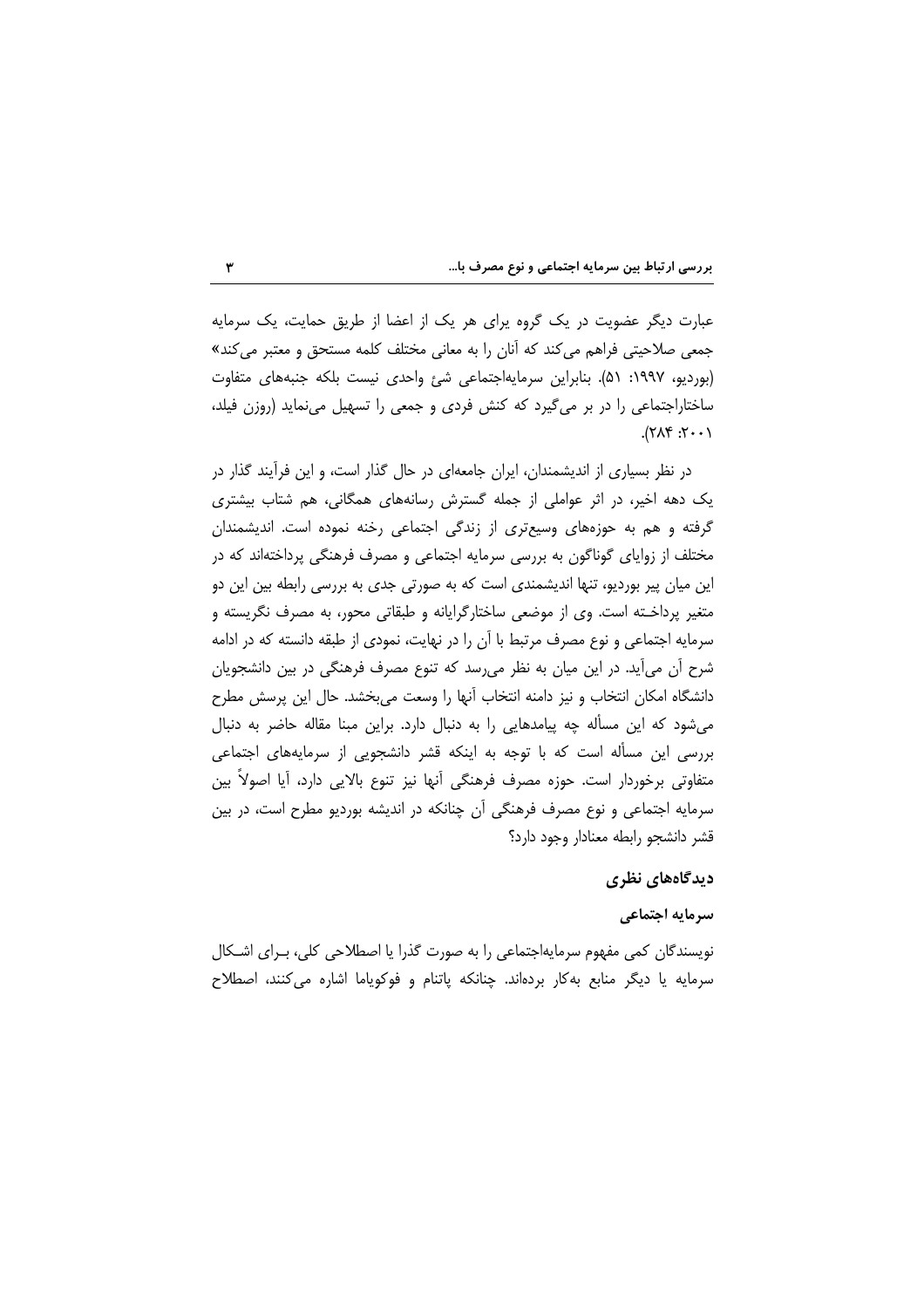سرمایهاجتماعی نخستین بار در اثر جین جاکوب<sup>٬</sup> مرگ و زندگی شهرهای بزرگ آمریکایی ۱۹۶۱ به کار رفته است (فوکویاما، ۱۳۷۹: ۱۰ و یوتنام، ۱۹۹۵: ۷۸). گلن لوری<sup>۲</sup> اقتصاددان اصطلاح سرمایهاجتماعی را در دهه ۱۹۷۰ برای توصیف شکل توسعه اقتصاد درون شهری به کا, یرد.

در دهه ۱۹۸۰، این اصطلاح توسط جیمز کلمن<sup>۲</sup> جامعهشناس، به معنای وسیعتری استفاده شد و رابرت یوتنام<sup>۴</sup> دانشمند علوم سیاسی، بحثی قویتر و پرشورتر را در مورد نقش سرمایهاجتماعی و جامعهمدنی در ایتالیا و آمریکا مطرح کرد. به نظر بولن و اُنیکس: «اولین بار بوردیو و کلمن در دهه ۱۹۸۰ این اصطلاح را بهکار بردند، ولی بحثهای وسیع درباره سرمايهاجتماعي بعد از انتشار آثار رابرت يوتنام خصوصاً بعد از سال ۱۹۹۳ رواج يافت» (بولن و أنيكس، ١٩٩٨: ٢).

کلمن از متفکرانی است که به ترکیب جامعهشناسی با جریانهای عمده اقتصادی علاقهمند است او از سرمایهاجتماعی برای تبیین تفاوتها در زندگی افراد استفاده می کند. او همچنین با مطالعهای که بر روی دانش آموزان مدرسه انجام داد، بین سرمایهاجتماعی و سرمايهانساني پيوندي بهوجود آورد. پيشفرض او در اين تحقيق اين بود كه ساختار خانوادگي متفاوت، سطوح مختلف سرمایهاجتماعی قابل دسترسی را برای کودکان ایجاد می کند.

کلمن سرمایهاجتماعی را بهوسیله کارکردش تعریف نموده است. به نظر او سرمایهاجتماعی هنگامی ایجاد می شود که روابط میان اشخاص به شیوهای تغییر یابد که کنش را آسان سازد؛ بنابراین سرمایهاجتماعی شئ واحدی نیست، بلکه جنبههای متفاوت ساختاراجتماعی را در بر میگیرد که کنش فردی و جمعی را تسهیل مینماید (روزن فیلد، ۲۰۰۱: ۲۸۴). کلمن در اصل بر روی فواید بالقوه سرمایهاجتماعی برای کنشگران فردی متمرکز می شود واَن را مانند دیگر اشکال سرمایه مولد می داند؛ چرا که سرمایهاجتماعی، دستیابی به هدفهای معینی را که در نبودن آن دست یافتنی نخواهد بود امکان پذیر می سازد ( کلمن، ۱۳۷۷:

<sup>1-</sup> Jane Jacobs

<sup>2-</sup> Glenn Loury 3- Jams Coleman

<sup>4.</sup> Robert Putnam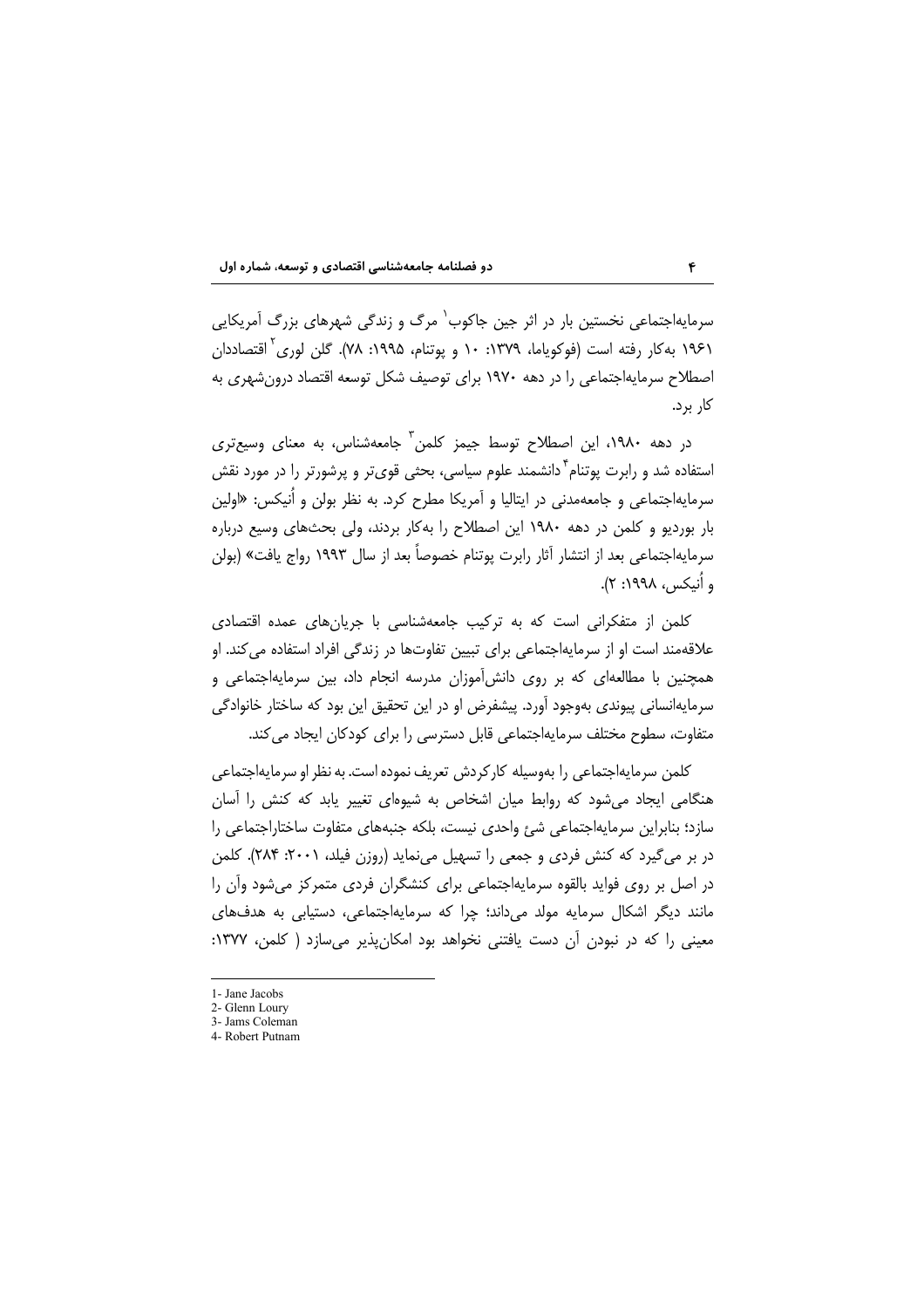۴۶۵). بنابراین کلمن برای تعریف سرمایهاجتماعی عامل تأثیرگذار بر منافع بازیگران و روابط موجود در یک ساختاراجتماعی را انتخاب می کند و مفهوم سرمایهاجتماعی را به عنوان پل بین اقتصاد و جامعهشناسی به کار می گیرد.

یوتنام نیز سرمایهاجتماعی را بیشتر به عنوان متغیری در نظر می گیرد که بر توسعه اقتصادی تأثیر چشمگیری دارد. او این سؤال را مطرح می کند که چگونه سرمایهاجتماعی حکومت شایسته و پیشرفت اقتصادی را تقویت می کند؟ نخست اینکه شبکههای مشارکت مدنی هـنجارهای مستحکم رابطه متقابل را تقویت مـیکند. من کاری بـرای شما انجام میدهم با این امید که زمانی شما یا کس دیگری آن را جبران کند. وقتی معاملات اقتصادی و سیاسی در شبکههای متراکم تعامل اجتماعی صورت می پذیرد انگیزه فرصتطلبی و قانونشکنی کاهش می یابد. پوتنام در بررسی نواحی مختلف ایتالیا و طرح سؤالاتی پیرامون شرایط ضروری برای شکل گیری جامعهمدنی، جایگاه تازهای به نظریه سرمایهاجتماعی داد و موقعیت این نظریه را در ادبیات اجتماعی به نحو محسوسی ارتقاء بخشید ریشههای کار او در افکار دوتوکویل و تئوری کلاسیک دموکراسی که روسو و استوارت میل از آن دفاع کرده بودند می یابیم. پوتنام به گونهای متمایز از بوردیو سرمایهاجتماعی را تعریف می کند. به نظر او سرمایهاجتماعی شامل شبکهها، هنجارها، پیوندها و اعتماداجتماعی است که همکاری و هماهنگی برای منافع متقابل را تسهیل می کند و به نهادهای اجتماعی اجازه تولید بیشتر می ردهد (ملاحسنی، ۳۸۱ : ۵۵).

سرمايهاجتماعي فـراگير، باعث گرد آمدن افراد طبقات اجتماعي گوناگون بـه دور هم می شود. هر شکل از این سرمایهها به برآورده ساختن نیازهای متفاوت کمک می کند. سرمايه|جتماعي اختصاصي، براي مجهز كردن روابط متقابل ويژه و فراهم نمودن انسجام، مطلوب است و به عنوان نوعی رابطه جامعهشناختی، باعث حفظ و وفاداری درون گروهی و تقویت هویتهای ویژه میشود. روابط فراگیر برای مرتبط ساختن سرمایههای خارجی و منتشر نمودن اطلاعات مطلوب است و موجب ایجاد هویتهای گسترده و روابط متقابل وسیع میشوند (فیلد، ۲۰۰۳: ۳۲). از آنجایی که پوتنام در مطالعه خود برای اعتماد به عنوان هسته مرکزی سرمایهاجتماعی، که زمینه را برای همکاری و توسعه اجتماعی فراهم می سازد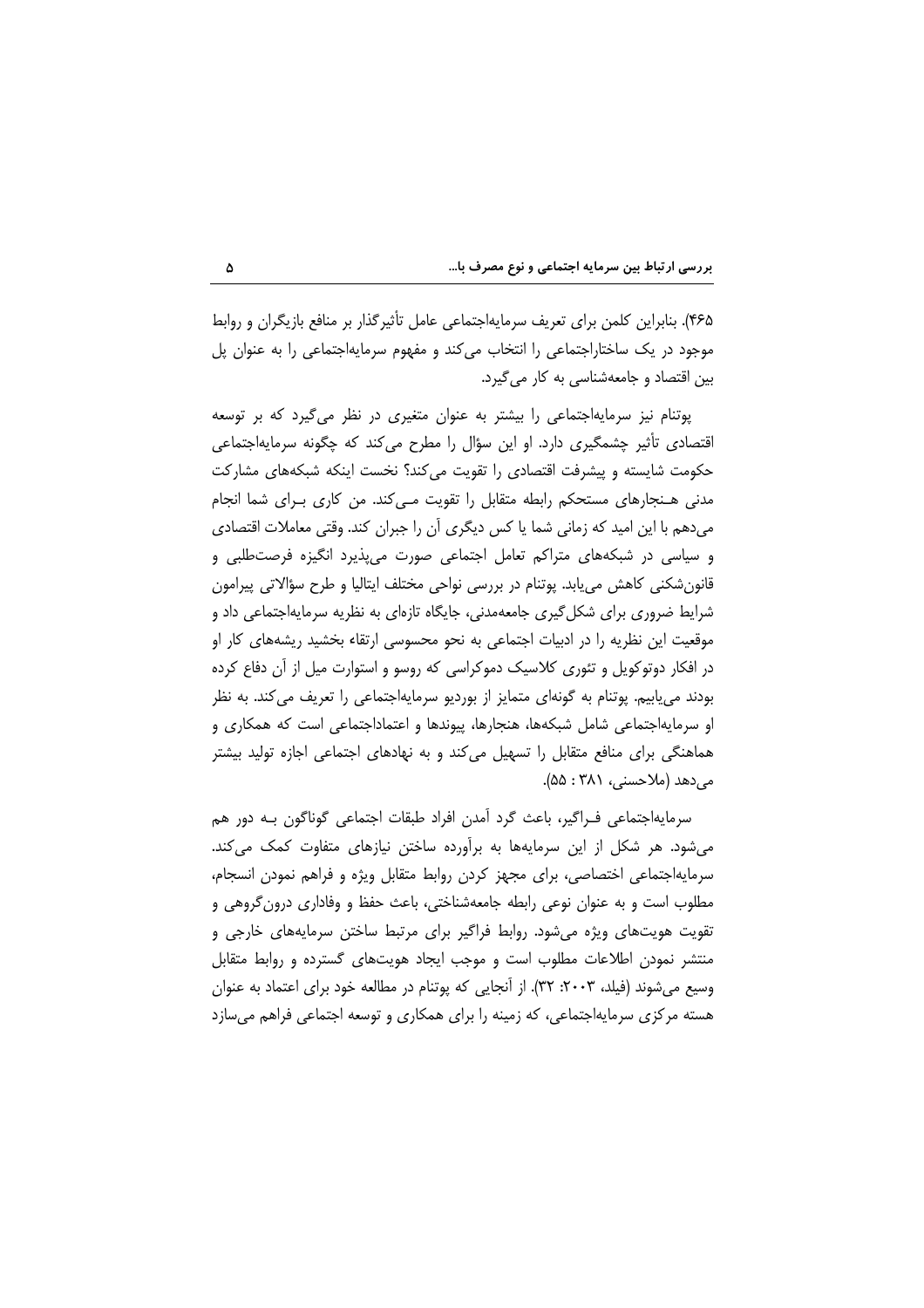اهمیت زیادی قائل است باعث گردیده است تا تحقیقات جدیدی که پیرامون سرمایهاجتماعی در سطح ملی انجام می شود بیشتر چارچوب نظری او را مورد استفاده قرار دهند. نکتهای که در پایان باید به آن توجه داشت این است که سرمایهاجتماعی از طریق و به همراه بازارها کار می کند نه به جای آنها. به نظر پوتنام سیاست عاقلانه می تواند ایجاد سرمایهاجتماعی را تشویق کند و سرمایه اجتماعی خود تأثیرگذاری اقدامات دولت را افزایش می دهد.

این در حالی است که فوکویاما سرمایهاجتماعی را به عنوان وجود مجموعه معینی از هنجارها یا ارزشهای غیررسمی تعریف میکند که اعضای گروهی که همکاری و تعاون میانشان مجاز است در آن سهیم هستند. از نظر او مشارکت در ارزشها و هنجارها به خودی خود باعث تولید سرمایه اجتماعی نمی گردد؛ چرا که این ارزش ها ممکن است ارزش های منفی باشد. برعکس هنجارهایی که سرمایهاجتماعی تولید میکنند اساساً باید شامل سجايايي از قبيل صداقت، اداي تعهدات و ارتباطات دوجانبه باشند اين هنجارها تقسيميذيرند؛ یعنی، می توانند تنها میان گروه محدودی از مردم از همان اجتماع مشترک باشند و نه در میان دیگران، در حالی که سرمایهاجتماعی در همه جوامع وجود دارد، اما می تواند به طرق مختلف توزيع گردد (فوكوياما، ١٣٧٩: ١٢-١١). از نظر فوكوياما يكي از منابع حائز اهميت سرمایهاجتماعی در سطح جهان، خانواده است اما ساختار آن، استحکام پیوندهای خانوادگی و اجتماعی اَن از جامعهای به جامعهای دیگر تفاوت می کند. به نظر فوکویاما جوامع مدرن امروزی به جای آنکه درصدد باشند که اخلاق اعضایشان را بهبود بخشند در جستجوی تأسیس نهادهایی همچون حکومت متکی بر قانون اساسی و مبادله مبتنی بر بازار ازاد هستند تا رفتارهای اعضای خود را نظاممند کنند. همچنین او معتقد است: جوامع مدرن بدون پشتوانه متعالی مذهب، فرهنگ و سنت تاریخی از پایه فرو خواهد ریخت (همان: ۱۴).

فوکویاما استدلال میکند که هنجارهای اجتماعی در طول تاریخ بشریت همواره در معرض تغییر و تحول بوده است و نخستین تغییری که به نظر او رخ داده همچنان که قبلاً هم به آن اشاره شد زوال خانواده هستهای بوده است. به نظر او شواهد مسلمی وجود دارد که نشان میدهد زوال خانواده هستهای با پیامدهای اجتماعی از جمله جرم و جنایت، فقر، طلاق، مشاركت مدنى و غيره ارتباط دارد (احمدى، ١٣٨٣: ٨٨).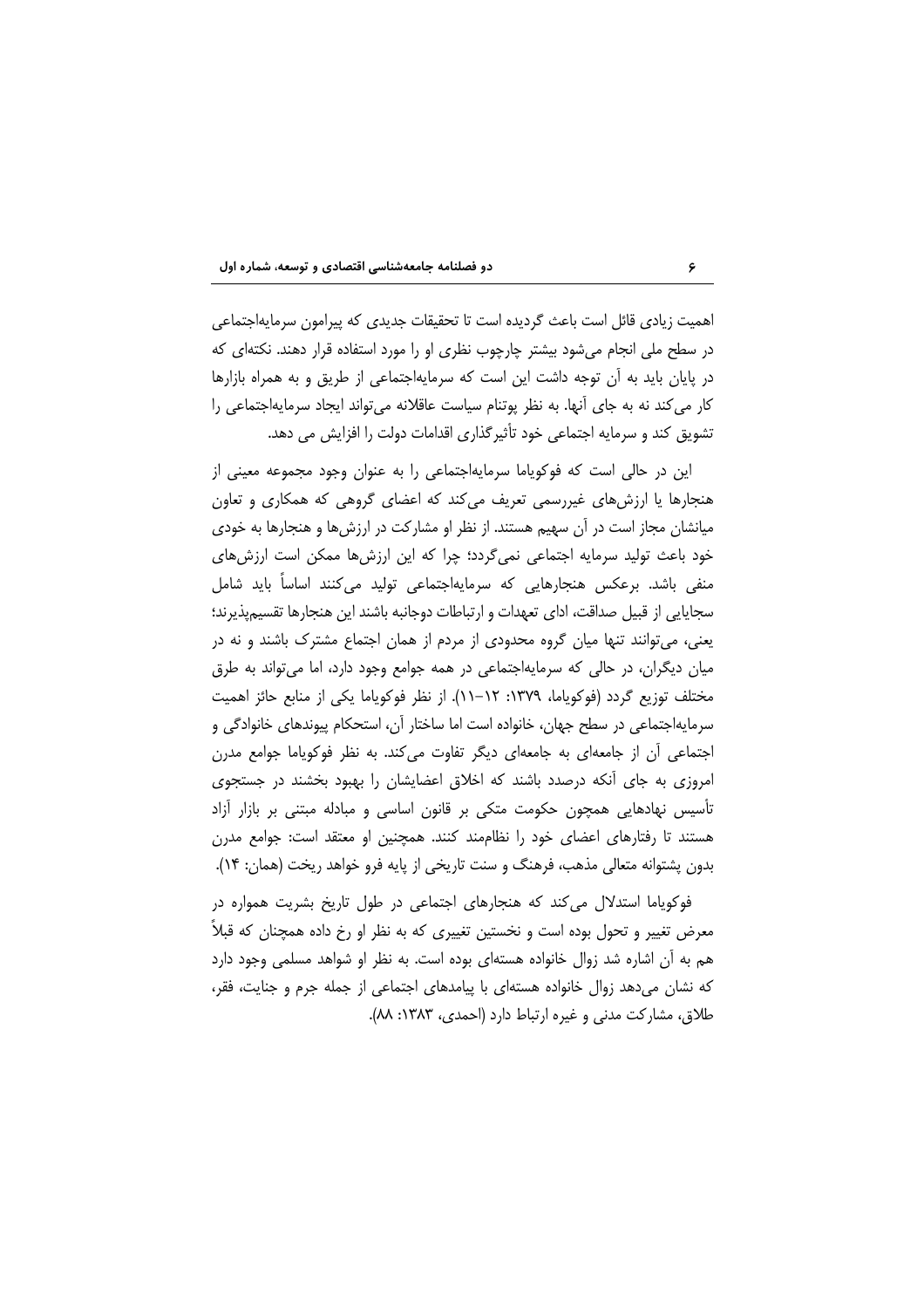|  |  |  |  |  | بررسی ارتباط بین سرمایه اجتماعی و نوع مصرف با… |
|--|--|--|--|--|------------------------------------------------|
|--|--|--|--|--|------------------------------------------------|

با توجه به توضیحات بالا می توان گفت که در نگاه فوکویاما سرمایه اجتماعی ریشه اجتماعی دارد، اما برای اینکه سرمایه اجتماعی در جامعه کارساز و مثبت باشد باید نظامهای سیاسی از طریق سیاستهای درست و سازگار با اخلاق مدنی، رفتار شهروندان را اصلاح و کنش های آنان را در جهت جامعهای مدنی تر هدایت کنند.

### نوع مصرف

در مورد مباحث مربوط به مصرف، ذكر اين نكته الزامي است كه حتى بـنيانگذاران جامعهشناسی نیز از این امر غافل نبودهاند.

تحلیل فرهنگی مصرف، با ملاحظات سیاسی مارکسیسم آغاز شد. از نظر مارکس و انگلس، انتقال از فئودالیسم به سرمایهداری به معنای این بود که تولید به منظور رفع نیاز، جای خود را به تولید برای کسب سود میدهد. در جوامع سرمایهداری همچنین کارگران در ازای مزدی که میگیرند کالا تولید میکنند، لیکن آنان صاحب هیچ کالایی نیستند، بلکه کالاها در بازار به فروش می رسند و سود بهوجود می آورند، لذا کارگران به منظور برخورداری از کالا باید آن را با پـرداخت پول بخرند؛ بدین سان کارگران بـه مصرفکنندگان تبدیل میشوند و جامعهای مصرفی شکل میگیرد. به دست آوردن سود، در گرو خرید کالا توسط مردم است. از این رو مردم از راه تبلیغات به طور تصنعی به مصرف کالا برانگیخته می شوند؛ بنابراین یکی از پیامدهای این وضعیت بیگانگی است (استوری، ۱۳۸۶: ۵-۲۶۴).

مارکس در تحلیلهای اقتصادی و جامعهشناسی خود گرچه اقتصاد را به عنوان زیربنا پیشفرض می گیرد، اما او به هیچگونه رابطه علت و معلولی بین عوامل فرهنگی و اقتصاد قائل نیست، بلکه عواملی از قبیل سیاست، حقوق و دین را در چارچوب ضرورت اقتصادی تحلیل می کند؛ لذا اگر از این دریچه نظری به عوامل فرهنگی نظر بیفکنیم خواهیم دید که این عوامل نه تنها عواملی خنثی و ثانویه نیستند، بلکه در جای خود می توانند نقشی تأثیر گذار داشته باشند. ولی در پایان ذکر این نکته لازم است که در تحلیلهای مارکس نقش اقتصاد در تبیین مسائل مربوط به تغییرات اجتماعی و کارکرد نظام سرمایهداری پررنگتر است.

 $\mathsf{Y}$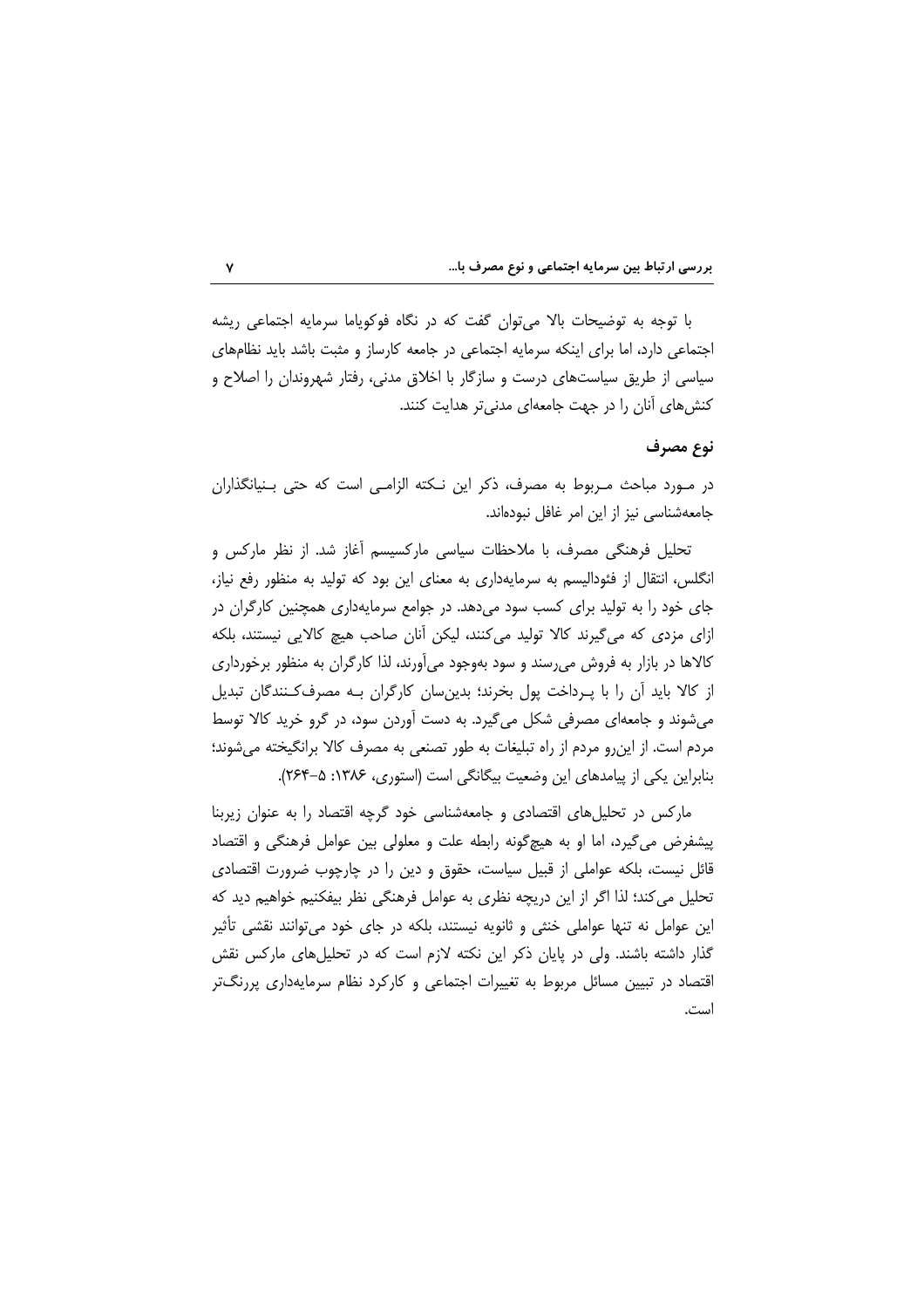از طرف دیگر وبر در کتاب اخلاق پروتستانی و روح سرمایهداری، برای عوامل فرهنگی نقش برجستهتری قائل می شود. در تحلیل او، تنها یک عامل خاص برجسته نیست، بلکه عوامل گوناگونی برجسته میشود؛ با این تفاوت که در بین عوامل گوناگون یک عامل نقش بیشتری پیدا می کند. در تحلیل او (در تقابل با مارکس) عاملی که بیش از همه در ایجاد نظام سرمایهداری نقش داشته آموزههای دین پروتستانتیسم بوده است: آموزههایی که در خدمت ابادانی دنـیا برای رسیدن به مقاصد معنوی در جـهانی دیـگر بهکار می|ید. این در حالی است که دورکیم نیز از دریچهای دیگر مسائل فرهنگی را بررسی میکند. به نظر او آموزههای دینداری با گرایش افراد نسبت به خودکشی رابطه معناداری را نشان می دهد. به نظر دورکیم کسانی که گرایش کمتری نسبت به دین یا اصلاً گرایش ندارند در مقایسه با کسانی که گرایش زیادی نسبت به دین دارند، احتمال اینکه اقدام به خودکشی کنند، بیشتر است.

وبلن جامعهشناس أمريكايي در كتاب خود با عنوان «نظريه طبقه مرفه،» طبقه مرفه بورژوازی جدیدی را در آمریکا شناساند که کالا را برای تعریف کردن خود و جایگاه اجتماعی اش تعریف می کرد. اعضای این طبقه به جای استفاده از شیوه های سنتی تر برای مشخص ساختن جایگاه اجتماعی خود (مانند حرفه و کار)، موفقیت خود را با استفاده از آنچه مصرف مشهود می نامد، ابراز می کند (استوری، ۱۳۸۶: ۲۶۹).

این در حالی است که به نظر زیمل در گمنامی زندگی شهری، بورژوازی جدید از طریق الگوهای خاص مصرف برای نمایش فردی خود بهره میبرد، اما برخلاف وبلن که تحلیل الگوهای مصرف را ابزاری برای ارزیابی روند تغییرات اجتماعی قرار داد، زیمل تأثیر ظهور کلان شهر را بر الگوهای مصرف تحلیل کرد و نیز بر انگیزههای درونی و عوامل فردی مؤثر بر شكل گيري الگوهاي مصرف تأكيد كرد (فاضلي، ١٣٨٢: ٢۶).

 $\pmb{\lambda}$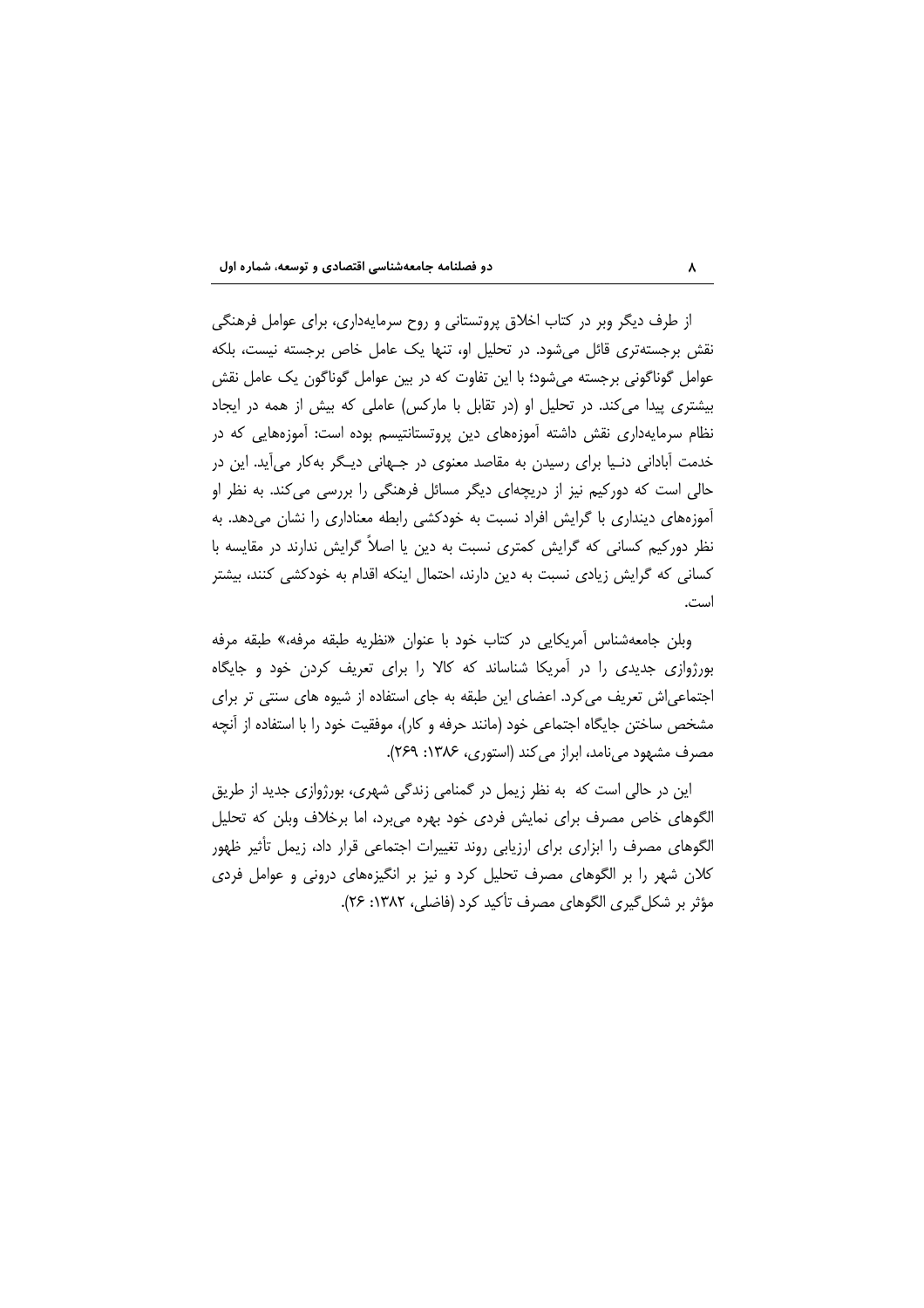بودریار` از جمله متفکرینی است که به صورت مستقیم به بررسی نوع مصرف نپرداخته بلکه به بررسی رابطه بین کالاها و کنشگران اجتماعی و همچنین نقشی که کالاها و افراد در این رابطه متقابل برای معنای زندگی اجتماعی، هویت وتمایز دارند پرداخته است.

بودر بار مدعی است که گردش کالاهای مادی در نظامهای اقتصادی توسعهیافته اواخر قرن بیستم را تنها می¤وان در قالب یا به عنوان عملکرد و تنوع رمزهای زبانی درک و تفسیر نمود؛ به عبارت دیگر مهمترین سهم بودریار در تدوین و پیدایی نظریههای جدید درباره جامعه مصرفی را باید در تأکید و اصرار او بر این نکته دید که مصرف به هیچ وجه به برأوردن نیازهای انسان، اعم از نیازهای کاذب و نیازهای واقعی أنها قادر نیست. استدلال وي أن است كه جامعه مصرف انبوه و فرهنگ مصرفي، نوعي نظام رمز همگاني يا نظام قابلیت مبادلهپذیری کالاها و اقلام مادی و اقتصادی ایجاد میکند. میل مصرف کننده بابت این یا آن شئ یا عنصر درون نظام رمز نیست، بلکه تمایل مصرفکننده آن است که به هر طریق ممکن خود را وارد کل نظام مصرفی سازد و جایی برای خود در درون نظام مصرفی دست و پا کند (نوذری، ۱۳۸۵: ۲۴۸). از دید بودریار مصرف همیشه مصرف نشانههای نمادین است، مصرف به فرایند پویایی تبدیل شده است که متضمن ایجاد احساس هویت فردی و جمعی است. مصرف کننده همیشه به صورتی فعال، حسی از هویت را برای خود خلق می کند که این حس هویت دیگر بواسطه عضویت فرد در یک طبقه اقتصادی یا گروه منزلت اجتماعی اعطا نمیشود (باکاک، ۱۳۸۱: ۱۰۱). بنابراین بودریار بر روابط میان نشانهها تأکید می کند و بر این باور است که در جامعه مصرفی، مصرف یک ایماژ و نشانه معین است که بسیار مهمتر از مصرف خود شئ مادی است. دل مشغولی افراد این مسأله است که یک کالا چه چیزی را در مورد آنها به صورت نمادین نشان میدهد. از این,رو به عنوان، مثال انتخاب و مصرف لباسی که مارک خاصی دارد مقدم بر انتخاب خود لباس است (اسکات، ۲۰۰۶: ۲۲۷). در نتیجه نشانه، تبدیل به نقطه اوج مدار کالا شده و کالا زمانی به اوج الوهیت خود می رسد که قادر شود خود را به منزله نوعی رمز یا کد تبدیل کند (بودریار، ۱۳۸۰: ۷–۴۶). به عبارت دیگر در نظر بودریار ارزش نمادین مصرف مهمتر از خود آن است.

 $\mathbf{q}$ 

<sup>1-</sup> Jean Baudrillard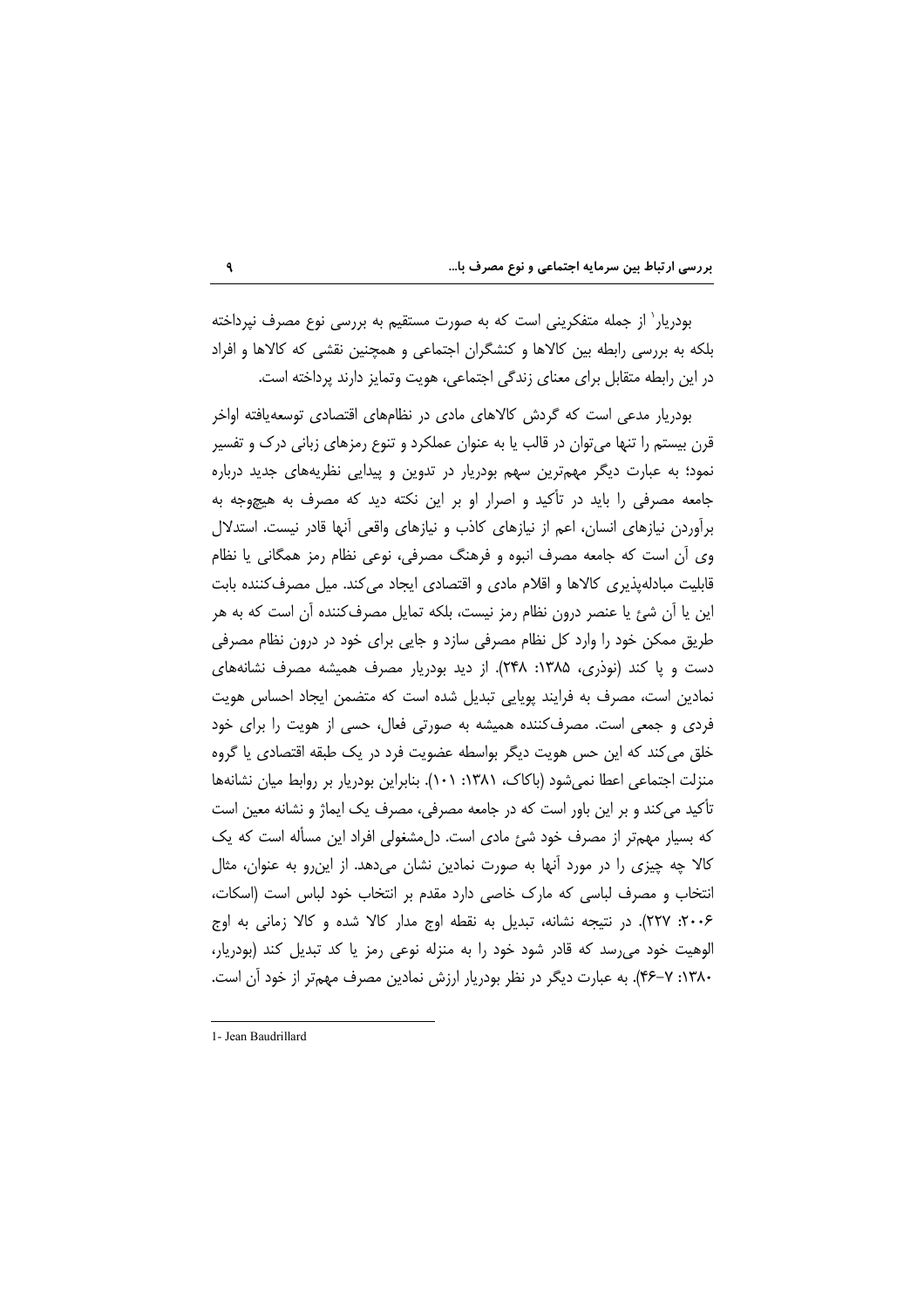دنیای کالاها، دنیایی برای مبادله پیام است. در چنین وضعیتی خریدار، کالا را به نمایش می گذارد و به نحو فعالی حس هویت برای خود می آفریند. براین اساس وی از مصرف کننده برداشتی فعال دارد. مصرف کننده مخاطب منفعل تبلیغات نیست بلکه مصرف کننده از طریق مصرف به عنوان عضوی از جامعه در آن مشارکت می کند (فاضلی،۱۳۸۲: ۵۱). این بدان معناست که مصرف هیچ محدودیت و پایانی ندارد. مصرف از اَنجایی که یک کردار تماماً ایدهالیستی است، یعنی بعد نمادین آن بر بعد مادی آن برتری دارد، نمیتواند یک ارضای فیزیکی نهایی داشته باشد تقدیر محتوم ما تداوم میل سرخورده تمامیت<sup>٬</sup> است و اینجاست که باید به مفهوم میل<sup>۲</sup>نیز در اندیشه بودریار توجه کرد.

در نظر بودریار محرک مصرف، اهمیت زیادی دارد و میل مفهوم محوری در این زمینه است. ارضای نیازهای مادی، محرک مصرف گرایی مدرن است. تخیل مصرف و میل ارضا كردن اين تخيل است كه مصرف گرايي را مي آفريند. از آنجا كه خيال مصرف هرگز به انتها نمی رسد مصرف گرایی نیز پایانی ندارد (همان: ۵۲).

بهطور خلاصه به نظر بودریار در سرمایهداری مدرن نمادها و نشانهها نسبت به ارضای مادی کالاها بسیار مهمتر هستند. افراد در نظام سرمایهداری آنگونه که بودریار توصیف می کند از کالاها صرفاً به خاطر نیازهای زیستی و یا یک ضرورت انتخاب عقلانی استفاده نمي كنند بلكه استفاده از آنها به عنوان نمادها و ايماژهايي است كه از طريق آنها علاوه بر اینکه احساس هویت می کنند حتی به واسطه این هویت در صدد متمایز ساختن خود از دیگران هستند.

در مورد مصرف فرهنگی دوگلاس و ایشرود نیز از دریچه ای خاص به تحلیل این مسأله مى يردازند. به نظر أنها متجلى كردن و ثبات بخشيدن به مقولات فرهنگ محرك مصرف است. از آنجایی که کالاها وجه نمادین دارند قادرند به عنوان ابزار مبادله و ارتباط استفاده شوند؛ به عبارت دیگر کالاها بدان دلیل به عنوان نظام زنده اطلاعرسانی تحلیل می شوند چون ترجیحات مردم را در مصرف کالاها بر این اساس که هر کالا چه واحد

<sup>1-</sup> Totality

<sup>2.</sup> Desire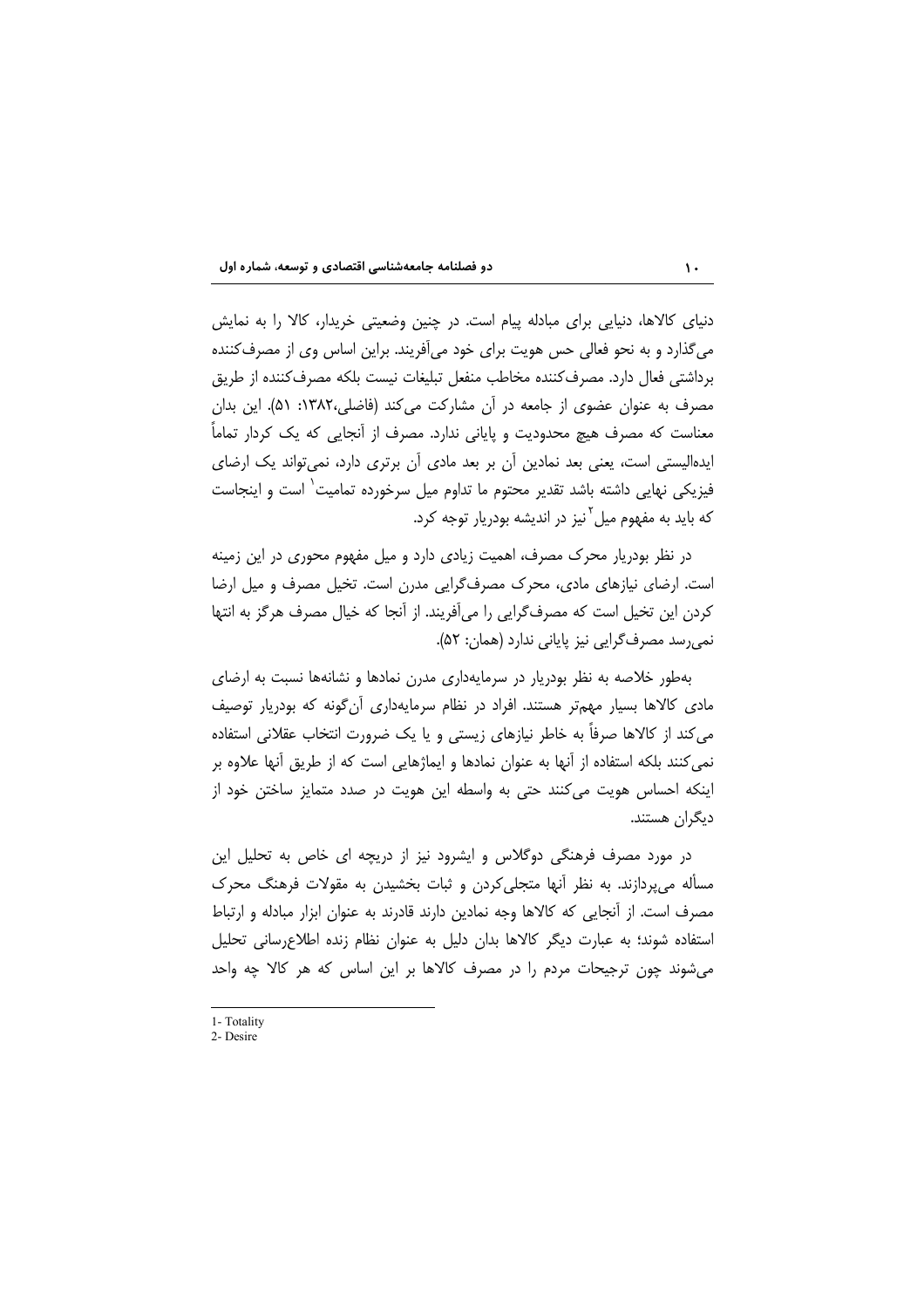اطلاعاتی را ارسال می کند شکل دهند و کالاها در خدمت ساختن دنیای قابل فهم برای همه قرار می گیرند. به نظر دوگلاس این امر درباره غنی و فقیر صدق می کند، بدین ترتیب مصرف، مناسکی است و همه کارکردهایی که بر هر فعالیت مناسکی مترتب است در مورد مصرف نيز صدق مي كند (فاضلي، ١٣٨٢: ۴٨).

بوردیو از جمله تئوریپردازان معاصر است که با الهام از سنت فرانسوی مطالعات قشربندی و تکثرگرایی وبر بحثهایی را در مورد تداوم طبقهاجتماعی و اشکال جایگزینشده نابرابری مطرح نموده است. بوردیو با استفاده از مطالعات خود درباره اقوام الجزایری در سال ۱۹۶۰، توسعه پویایی از نمونههای ساختاربندی شده ارزشها و شیوههای تفکر را توصیف می نماید که به عنوان چیزی که او عادتواره` می نامد شکل یافتهاند و آنها یک پلی را بین عاملیت ذهنی و موقعیت عینی ایجاد نمودهاند. در توسعه دیدگاه مربوط به عادتوارهها بوردیو تأکید کرده است که گروهها به استفاده از سمبلهای فرهنگی به عنوان نشانههایی از تمایز قادر هستند. این سمبلها، موقعیت آنها را در ساختار اجتماعی برجسته مـی کند و شکیل می دهد. او این دیدگاه را با استفاده از استعاره سرمایهفرهنگی استدلال می کند (فیلد، ۲۰۰۳:  $.(\vee \vee$ 

بوردیو نیز، مصرف فرهنگی را نوعی خلق ارتباط میداند. مصرف، به کار ایجاد تمایز اجتماعی می آید. وی نشان داد که الگوهای خاص مصرف فرهنگی به منظور ایجاد و حفظ تمایزات اجتماعی به کار می رود. او نشان می دهد که مصرف قلمرو معناداری از تنازع بین و درون طبقات است. بوردیو در مطالعه خود از مصرف، به دنبال این است که دریابد انسان چگونه از مصرف برای ایجاد تمایزات اجتماعی استفاده می کند. بوردیو صرفاً به دنبال توصيف اين تفاوتها نيست، بلكه مي خواهد نشان دهد كه اين تفاوتها چگونه به عنوان سلاحی برای بازتولید اجتماعی و تثبیت موقعیت فرادستان استفاده میشود (کاظمی، ۱۳۸۷:  $(107 - 7)$ 

 $\mathbf{A}$ 

1- Habitus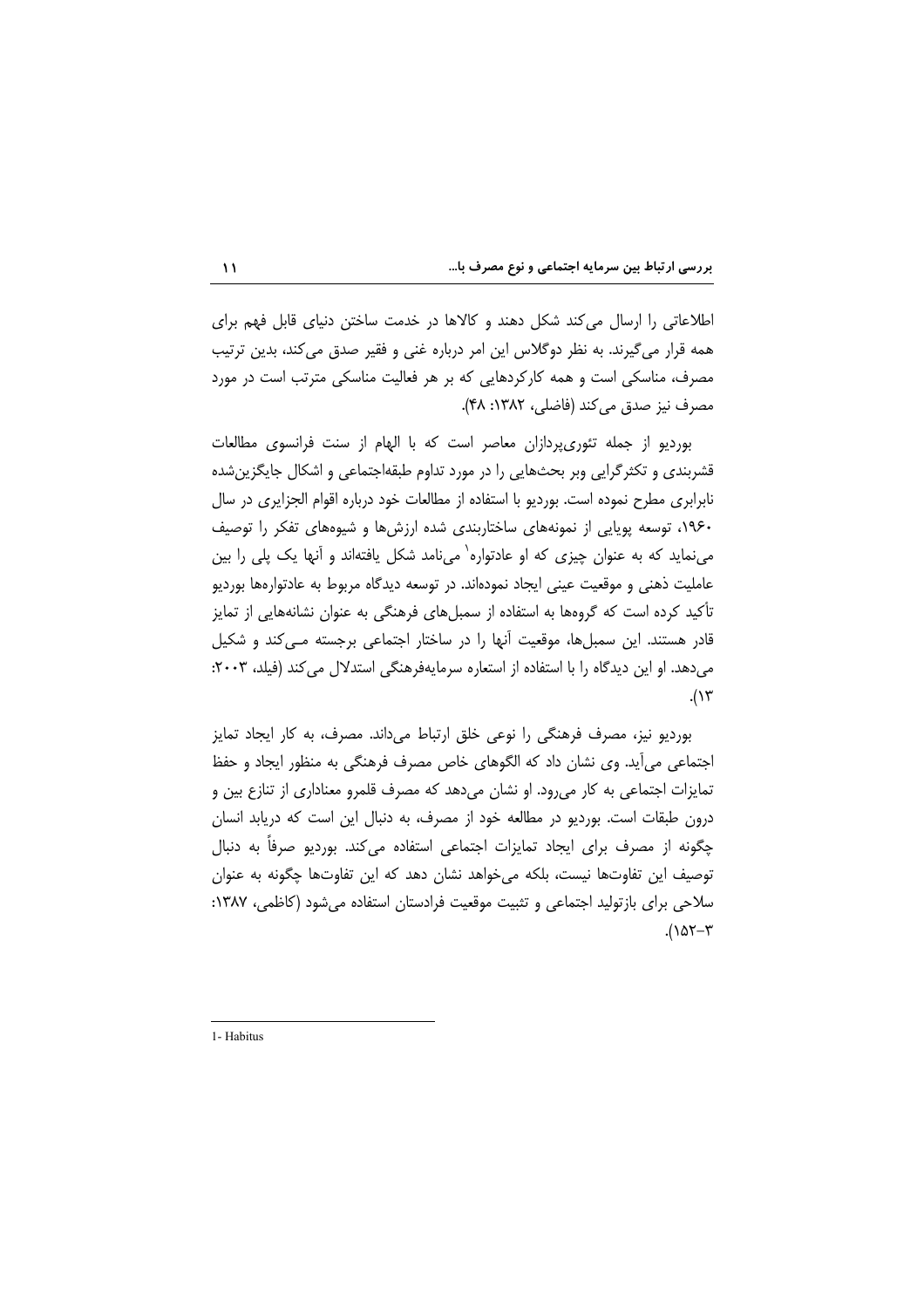همچنان که پیشتر ملاحظه شد بعضی از اندیشمندان (مارکس، نظریهپردازان مکتب انتقادی، لاکان) مصرف فرهنگی را نوعی کردار انفعالی در نظر میگیرند؛ همچنین آنها مصرف را چیزی بیش از دستکاری نمیدانند و از نقش معناسازان غفلت میکنند. در حالی که دستهای دیگر از نظریهپردازان مصرف را به مثابه شیوه ای از ارتباط تحلیل می کنید (بورديو، وبلن، زيمل، دوگلاس و بودريار). در اين ديدگاه مصرف كنندگان منفعل نيستند بلكه کنشگرانی خلاقند که از طریق مصرف درصدد ایجاد معنا برای ارتباط با دیگران هستند.

# چارچوب نظری

در قسمت قبلی همچنان که توضیح داده شد ادبیات نظری مربوط به سرمایه اجتماعی و مصرف فرهنگی اَورده شد در اینجا به بیان چارچوب نظری پژوهش خواهیم پرداخت که مبنای اصلی فرضیات و پرسش های پژوهش قرار می گیرد.

از میان اندیشمندانی که در بالا اندیشه آنها تشریح شد، تنها پیر بوردیو است که در چارچوب نظری او می توان ردپایی از این مسأله را یافت: «که چه رابطهای بین سرمایهاجتماعی و مصرف فرهنگی وجود دارد»؟ برای اینکه در نظریه بوردیو کسانی که از سرمایه اجتماعی بالایی برخوردارند دارای مصرف فرهنگی نخبهگرایانهاند و أنهایی که سرمایه اجتماعی متوسط دارند، از مصرف فرهنگی میانمایهای برخوردارند و در نهایت کسانی که از سرمایه اجتماعی پائینی برخوردارند متعاقباً دارای مصرف فرهنگی عامیانهای نیز هستند.

سرمایه یکی از کلیدیترین متغیرهای اساسی در اندیشه بوردیو است. سرمایه که بوردیو آن را منبع قدرت میداند عبارت است از «هرگونه خاستگاه و سرچشمه در عرصه اجتماعی که در توانایی فرد برای بهرهمندی از منابع خاصی که در این صحنه حاصل میگردد مؤثر واقع میشود» (واکوانت، ۱۳۸۳: ۳۳۵). بوردیو بر این باور است که توضیح ساختار و کارکرد جهان اجتماعی تنها در صورتی امکان پذیر است که سرمایه در تمامی اشکال آن از نو شناسایی و معرفی گردد نه فقط در شکلی که در نظریه اقتصادی رایج است (بوردیو، ۱۳۸۱:  $4-\gamma^2$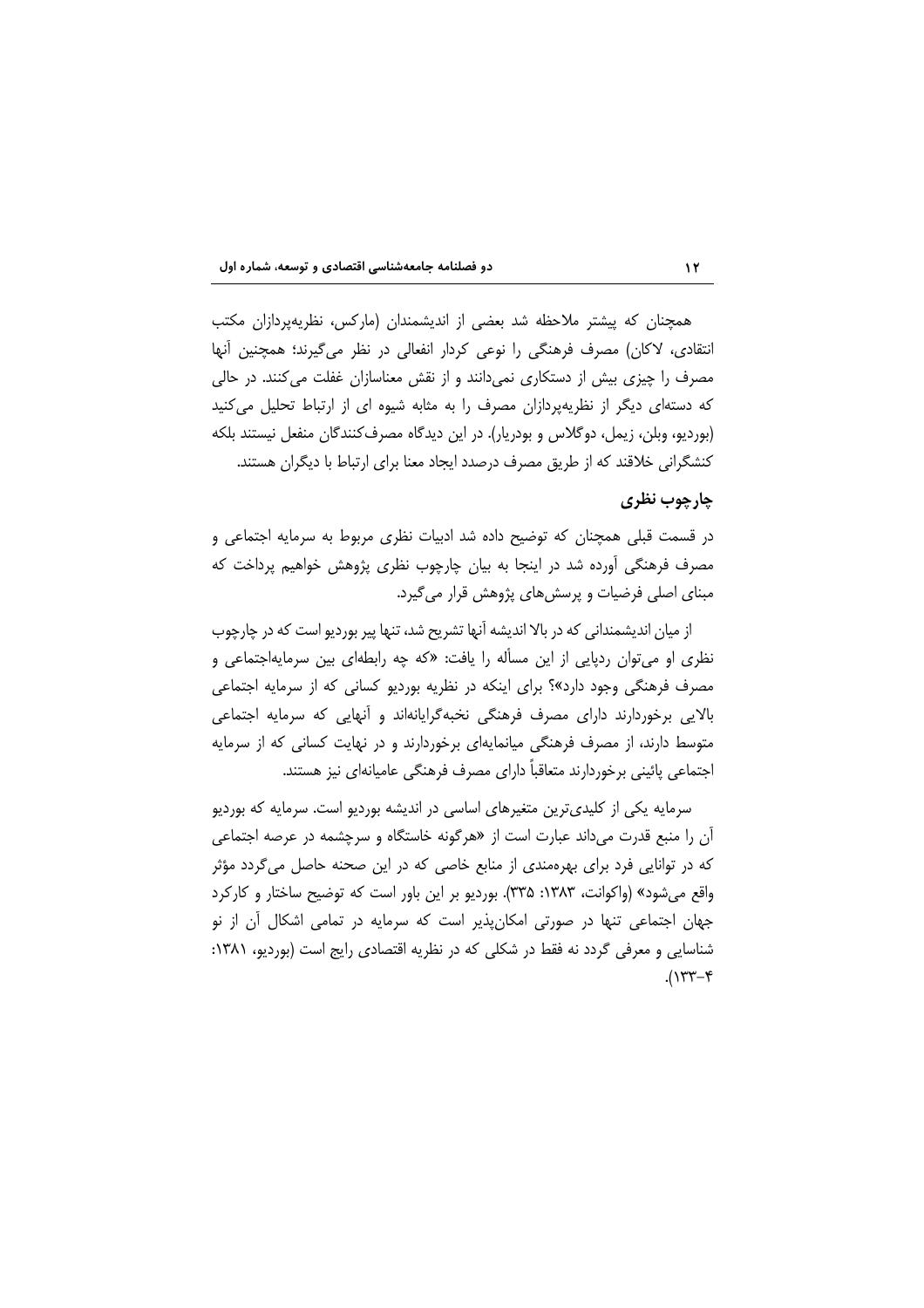|  |  |  |  |  |  |  |  | بررسی ارتباط بین سرمایه اجتماعی و نوع مصرف با |
|--|--|--|--|--|--|--|--|-----------------------------------------------|
|--|--|--|--|--|--|--|--|-----------------------------------------------|

بورديو جامعه را فضاى اجتماعى توصيف مى كند كه متشكل از ميدان هاى مختلف است. در نگاه وی میدانها عرصههایی هستند که افراد برای دستیابی به سرمایههای مختلف در رقابت با همدیگر به سر می برند. یکی از مهمترین اشکال سرمایه که از متغیرهای کلیدی این پژوهش محسوب می شود سرمایهاجتماعی است. سرمایهاجتماعی برخلاف سایر اشکال سرمایه، به طور ذاتی در ساختار روابط کنشگران حضور دارد. از آنجایی که سازمان هایی با اهداف مشخص و معین می توانند درست مثل اشخاص حقیقی کنشگر به حساب آیند (مثل نهادها و سازمانها) لذا آنها نیز می توانند به اندازه خود کنشگران در جریان سرمایهاجتماعی مهم تلقی شوند. چیزی که در اینجا با بحث ما مرتبط است که هنجارهایی که در جریان این روابط در شبکههای مختلف اجتماعی برای افراد درونی میشود، در واقع قسمت عمده علائق و سليقههايي را تشكيل مي دهند كه به نوعي تعيين كننده الگوهاي مصرف بخصوص مصرف فرهنگی کنشگرانند افراد در جریان روابط در درون خانوادهها، نهادها و سازمان های مختلف اجتماعی با هنجارها و ارزشهایی درگیر میشوند که با خاستگاه طبقاتی و شغلی أنها متناسب است كه اين نيز خود به ايجاد الگوهاى مصرفى منجر مى شود كه تا حدودى شبیه به هم هستند. از اینجاست که به مفهوم منش<sup>٬</sup> در نظریه بوردیو می رسیم. بوردیو منش را که به میزان بهرهمندی از سرمایه وابسته است، نظامی از تمایلات بادوام و قابل تغییر و قابل انتقال تعریف می کند. منش نه تنها یک ساختار ساختدهنده است که کردارها و ادراک أنها را سازماندهی میکند بلکه همچنین یک ساختار ساختیافته نیز است که با مفهوم سرمایه و خصوصاً سرمایهاجتماعی ارتباط تنگاتنگ دارد.

اگر بخواهیم در اینجا تعریفی از منش ارائه بدهیم که با منظور ما هم مرتبط باشد، باید گفت که منش همان هنجارها و ارزش هایی است که در جریان روابط و مشارکت اجتماعی و البته در وضعیتهای مختلف اقتصادی و اجتماعی برای افراد مختلف درونی می شود و در نهایت مدل خاصی از مصرف برای آنها طرح ریزی می کند که این خود نیز به این منجر می شود که افراد متناسب با نوع سرمایه اجتماعی خاصی که کسب می کنند دارای مصرف در عرصههای مختلف فرهنگی متناسب با آن نیز بشوند.

<sup>1-</sup> Habitus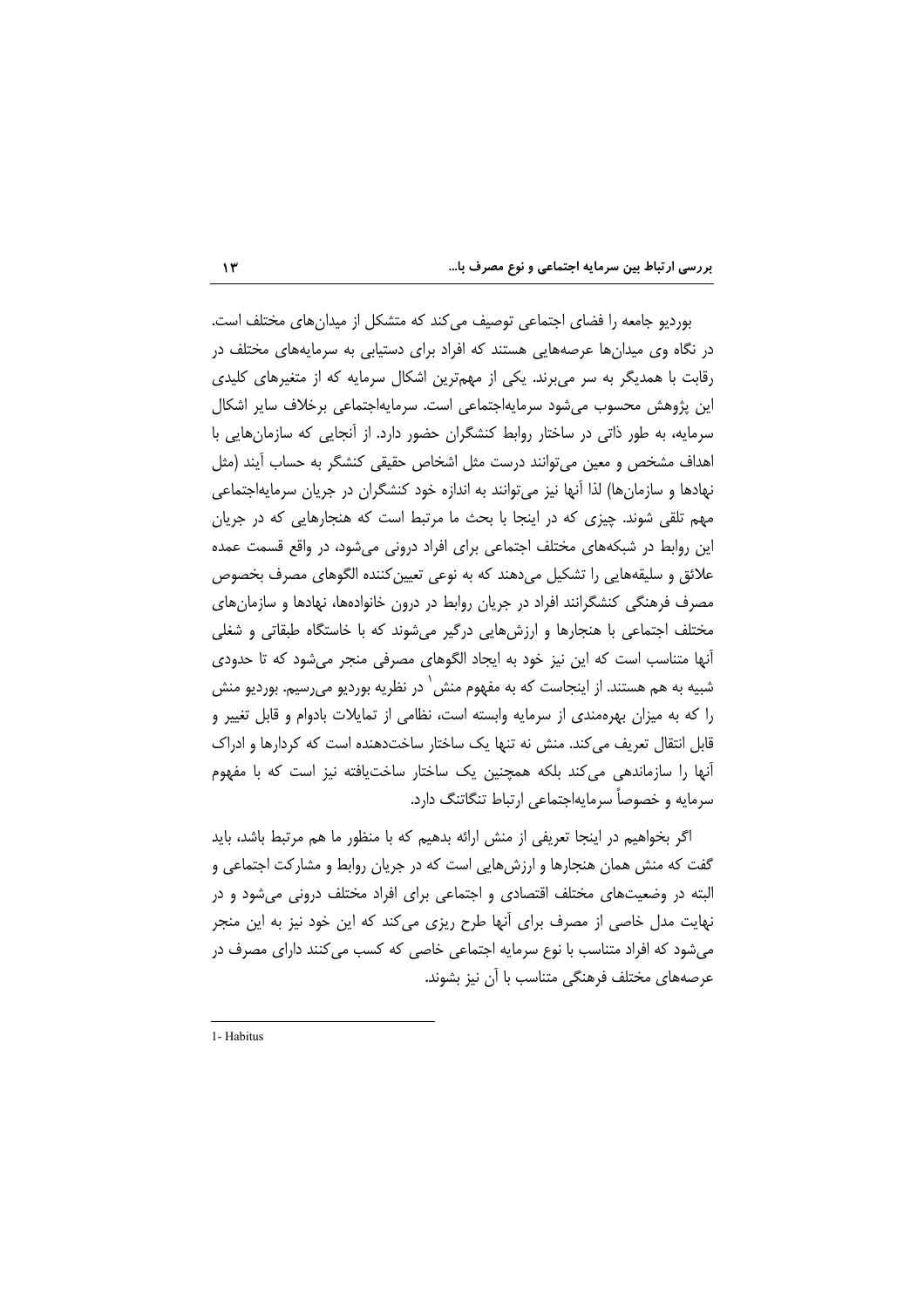با توجه به این دیدگاه نظری، می توان ادعا کرد که افرادی که در فضای جامعه از سرمایه اجتماعی بیشتری جامعه برخوردارند مصرف فرهنگی آنها در سطحی نخبهگرایانه قرار می گیرد؛ مثلاً فیلم، کتاب و موسیقیهایی مصرف میشود که در طبقهبندی بوردیو در سطح نخبه گرایانه قرار می گیرد. این در حالی است که افراد بهرهمند از سرمایهاجتماعی پائین دارای مصارف عامیانه در زمینههای یاد شده فرهنگی هستند. ذکر این مطلب ضروری است که در پژوهش حاضر حد واسطی نیز بین دو سطح یاد شده با عنوان سطح میانمایه اورده شود که در نگاه بوردیو افرادی را شامل میشود که از میزان سرمایه اجتماعی متوسطی بر خور دارند.

### ييشينه تحقيق

در این قسمت ذکر این نـکته لازم است که چون تحقیقات پیشین هـر کدام سرمایه اجتماعی و مصرف فرهنگی را درباره مسائل مختلف دیگری بررسی کردهاند که با هدف پژوهش حاضر کاملاً متفاوت است، لذا پژوهشی که به طور مستقیم به بررسی رابطه بین سرمایه اجتماعی و مصرف فرهنگی بپردازند یافت نشد؛ مثلاً ( Volker Kirchberg, 2007) در مقاله خود با عنوان تحلیل مصرف فرهنگی، مقولههای ساختار و جنسیت را به چالش می کشد به نظر او با وجود مصرف بخصوص مصرف فرهنگی، دیگر نمی توان از ساختار و جنسیت به عنوان عوامل مهم برای تحلیل کنشهای افراد نام برد. محمد فاضلی نیز در مقاله خود (۱۳۸۴) با عنوان جامعهشناسی مصرف موسیقی دو پرسش زیر را مطرح می کند: آیا سرمایه فرهنگی خانواده (پدری و خانواده خود فرد) در تعیین ذائقه موسیقایی آنها نقش دارد؟ و اینکه کدام عناصر سازنده سرمایه فرهنگی بیش از بقیه در شکل دادن به ذائقه موسیقایی افراد سهیمند؟ (فاضلی، ۱۳۸۴: ۳۷). متغیرهای اساسی وی نیز عبارتند از: سبک زندگی فرهنگی، سرمایـه فرهـنگی والدین و خود فرد که هر کدام به دو بـعد رفتاری و دارایی های فرهنگی تقسیم می شوند و پایگاه اجتماعی – اقتصادی. تحقیق فاضلی به صورت پیمایش و در شهر تهران انجام گرفته است. یافتههای وی نیز نشان میدهند که افراد دارای سبک زندگی فرهنگی پرمنزلت به موسیقیهای پرمنزلتتری نیز گوش میدهند.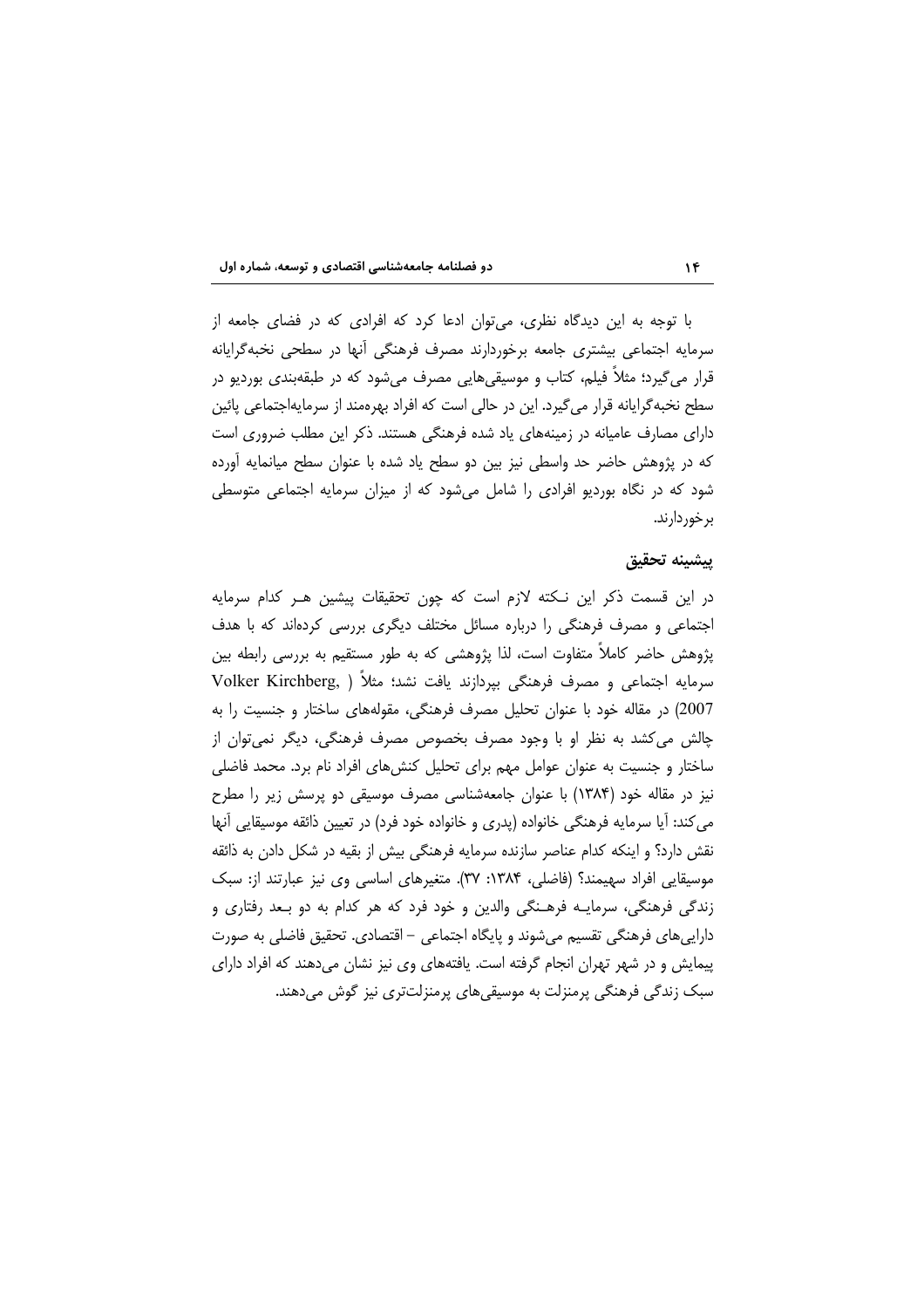

مدل تجربی پژوهش

# فرضيات پژوهش

فرضیات پژوهش حدسهای علمی هستند که قابلیت ابطالپذیری را در خود دارند. فرضیات پژوهش به قرار زیرند:

# فرضيه كلي

– بین سرمایه اجتماعی و مصرف فرهنگی دانشجویان رابطه معناداری وجود دارد.

### فرضيات جزئى

– بین سرمایه اجتماعی و نوع مصرف کتاب در بین دانشجویان رابطه معناداری وجود دارد. – بین سرمایه اجتماعی و نوع مصرف فیلم در بین دانشجویان رابطه معناداری وجود دارد. – بین سرمایه اجتماعی و نوع مصرف موسیقی در بین دانشجویان رابطه معناداری وجود دار د.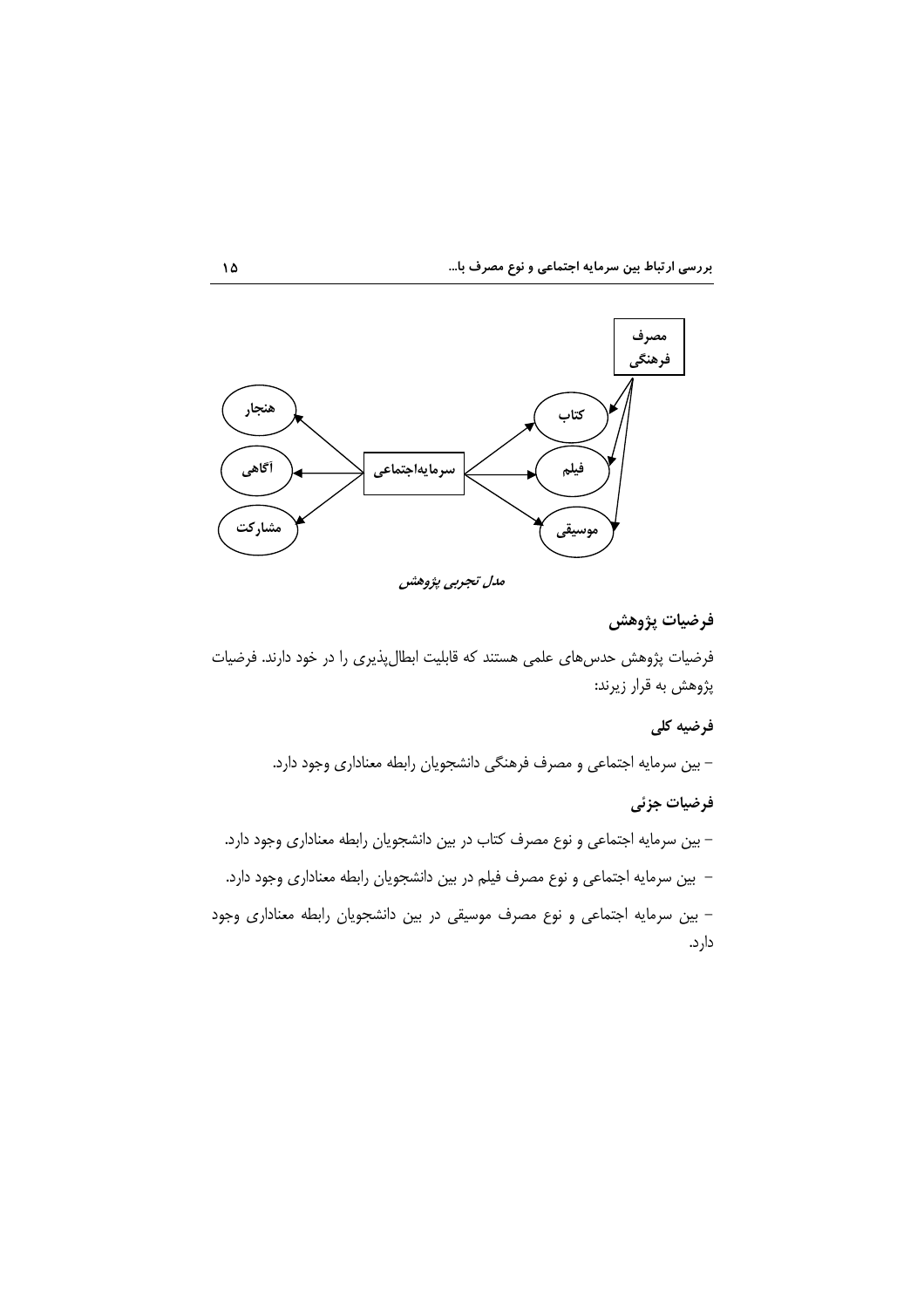# روش پژوهش<sup>۱</sup>

در پژوهش های اجتماعی معمولاً روش، «راههای به دست آوردن شواهد و دستکاری آنها و یا به بیان متعارفتر، فنون گردآوری و تحلیل دادههاست» (بلیکی، ۱۳۸۴: ۳۰۲). ترز بیکر معتقد است: «پیمایش مناسبترین روش بـرای مطالعاتی است که بر نـگرشها، عقاید و یارهای اطلاعات درباره شرایط زندگی و مقولاتی که افراد را معین و متمایز می گرداند متمركزند» (بيكر، ١٣٨١: ٢۴). همان گونه كه اشاره شد هدف تحقيق حاضر كشف پيرامون رابطه دو متغیر سرمایهاجتماعی و مصرف فرهنگی است؛ لذا ما نیز در این پژوهش از روش پیمایش و از پرسشنامه ساختیافته جهت جمعآوری اطلاعات مورد نظر استفاده کردهایم.

# اعتبار  $^{\mathsf{r}}$  (, وایی)

از أنجايي كه اندازهگيري در علوم اجتماعي غالباً غيرمستقيم است لذا پژوهشگر هميشه با این پرسش روبهرو میشود که: آیا همان چیزی را اندازهگیری میکنم که قصد اندازهگیری آن را دارم؟ مسأله اعتبار از همین جا ناشی می شود؛ به عبارت دیگر ما، در اعتبار به دنبال این هستیم که بدانیم آیا شاخص همان مفهومی را می سنجد که برای سنجش آن ساخته شده است يا خبر؟

بهطور کلی می توان گفت که: «در اعتبار، ما همان چیزی را می سنجیم که قصد سنجش آن را داشتهایم» (گودرزی، ۱۳۸۸، ۳۸). در این پژوهش برای بررسی اعتبار شاخصها و سؤالات، از شیوههای اعتبار محتوا و سازهای استفاده شده است؛ یعنی ضمن توجه به ارتباط و انطباق پرسشها و گویهها با مباحث و دیدگاههای مطرح شده در مبانی و چارچوب نظری (اعتبار سازهای)، با مراجعه به داوران (استادان راهنما و مشاور و پژوهشگرانی که در این باره سابقه تحقیق داشتند) به رفع کاستی های پرسشنامه همت شده است (اعتبار صوری).

<sup>1-</sup> Research Method

<sup>2-</sup> Validity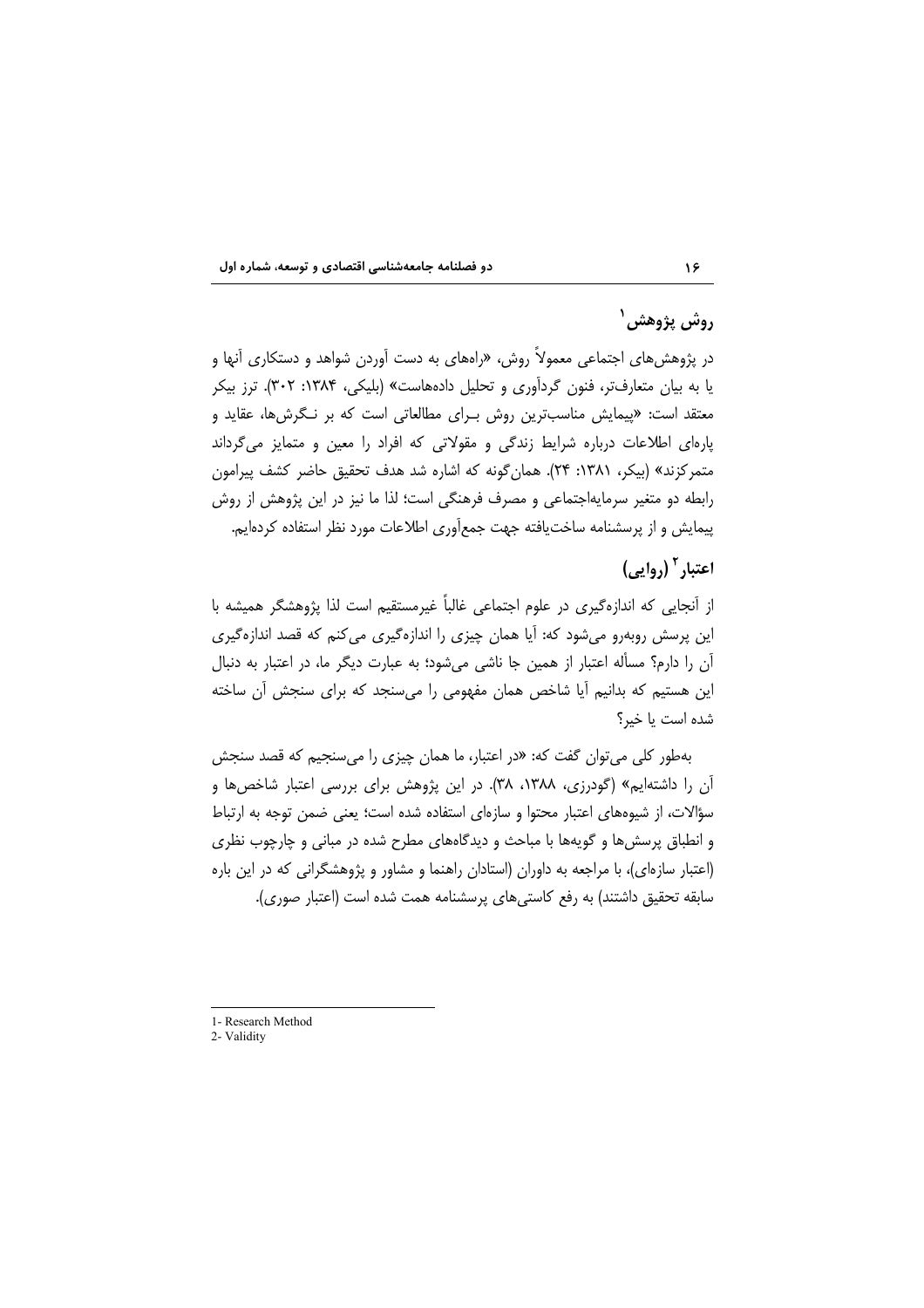|  |  |  |  | بررسی ارتباط بین سرمایه اجتماعی و نوع مصرف با |  |  |  |  |  |  |  |  |
|--|--|--|--|-----------------------------------------------|--|--|--|--|--|--|--|--|
|--|--|--|--|-----------------------------------------------|--|--|--|--|--|--|--|--|

## يايايي' (قابليت اعتماد)

پایایی یعنی توانایی یک ابزار در تولید نتایج همسان در اَزمایشهای مکرر. یعنی برای اینکه یک شاخص، پایایی داشته باشد باید در خطا و در درستی ثبات داشته باشد. اما رایجترین شیوه، استفاده از ألفای کرونباخ است که بر قاعده سازگاری درونی6گویهها مبتنی است؛ یعنی، هر یک از گویهها با مجموع گویههای دیگر سنجیده میشود و از روی میزان هماهنگی و همبستگی آن با سایر گویهها، پایداری و مناسب بودن آن مشخص می گردد (نچمیناس و نچمیناس، ۱۳۸۱: ۴۰-۲۳۵). معمولاً ضریب پایایی یا قابلیت اعتماد از صفر(عدم ارتباط) تا ١+ (ارتباط كامل) در نوسان است. ضريب پايايي نشانگر أن است كه تا چه اندازه ابزار اندازهگیری، ویژگیهای با ثبات آزمودنی و یا ویژگیهای متغیر و موقتی آن را میسنجد (سرمد، بازرگان، و حجازی، ۱۳۸۸: ۱۶۶). و هرگاه که مقدار آن بالاتر از ۰/۷ باشد شاخص مورد نظر، از پایایی برخوردار است.

در جدول زیر ضریب آلفای کرونباخ هر کدام از متغیرهای اصلی ذکر شده است.

| ضریب پایایی          | تعداد گويهها | متغيرها | ضریب پایایی | تعداد گويهها | متغيرها |
|----------------------|--------------|---------|-------------|--------------|---------|
| ۵۱۶.                 |              | كتاب    | $\cdot$ /۵۸ |              | أگاهى   |
| ۰۱۶۸                 |              | موسیقی  | ۷۵۰/۰       |              | هنجار   |
| $\cdot$ / $\gamma$ ۳ |              | فيلم    | ۰/۷۱        |              | مشار کت |

جدول شماره (۱) ضرایب پایایی متغیرهای پژوهش

## روش نمونهگیری ٔ

روشی که در این پـژوهش بـرای گردآوری دادهها استفاده شد روش طبقهای است. در این روش ابتدا محقق جامعه آماری را به زیر مجموعهها یا واحدهای کوچکتری طبقهبندی می کند. هر طبقهبندی یک معیار میخواهد که این معیار براساس هدف تحقیق (فرضیههای تحقیق) محقق می باشد یعنی کدام گروهها و افراد باید در تحقیق بررسی شوند و براین

1- Reliability

#### $\mathbf{y}$

<sup>2-</sup> Sampling Method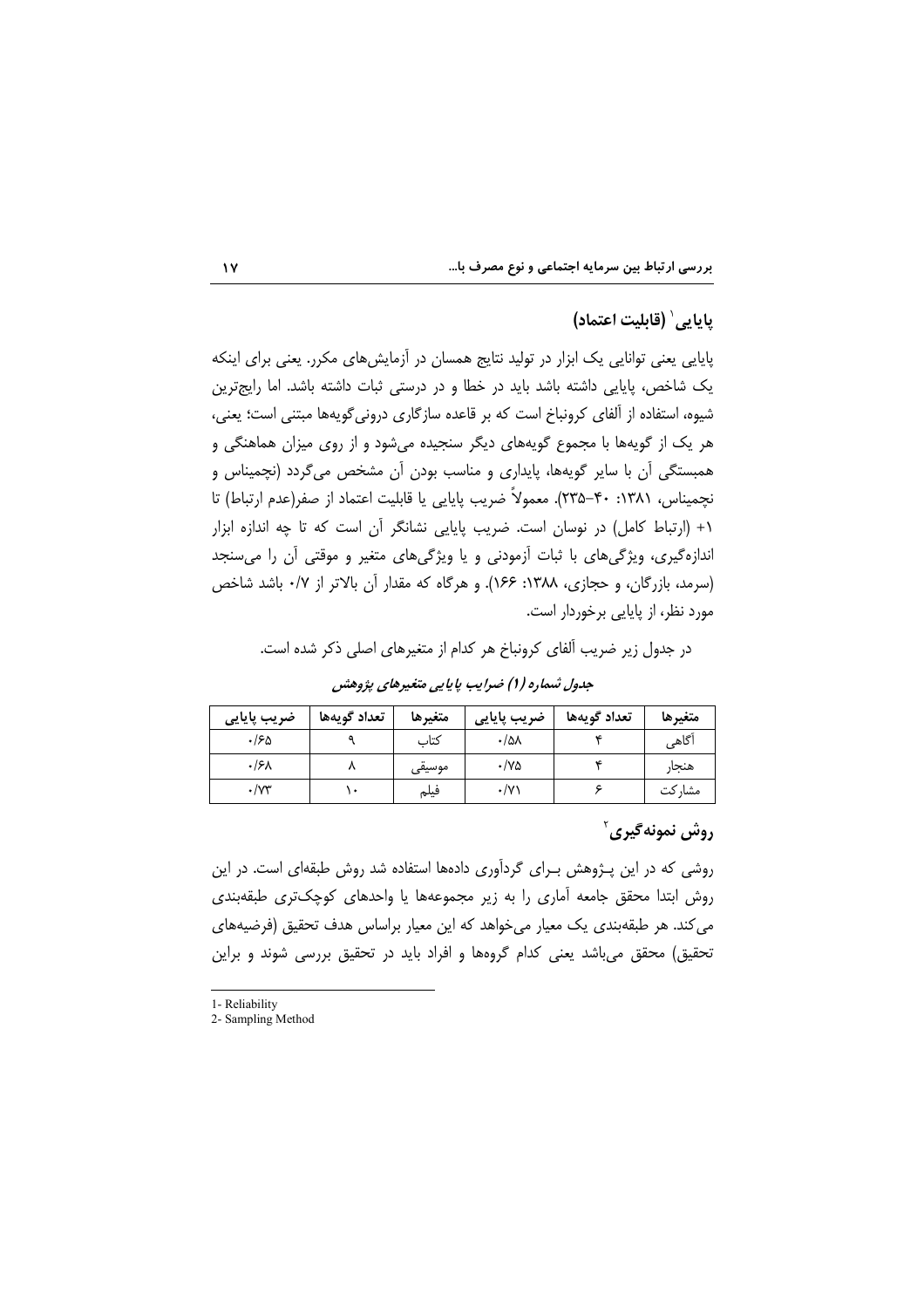اساس است که نمونهگیری طبقهای انجام میشود. دو شکل نمونهگیری از درون طبقات نمونه گیری طبقهای با نسبتهای مساوی است که در این روش تعداد نمونههای طبقهها همه با هم مساوی هستند. این روش برای زمانی است که ما هدف تطبیقی داریم؛ مثلاً زمانی که هدف ما مقایسه قومیتهاست و روش دوم نمونهگیری با نسبتهای متناسب با حجم هر طبقه است. این روش در زمانی استفاده قرار میشود که پژوهشگر قصد جمعآوری اطلاعات متعددی دارد؛ مثلاً زمانی که گرایشهای سیاسی، وضعیتهای خانوادگی و پایگاه اجتماعی در مورد دانشجویان بررسی میشود. روش نمونهگیری این تحقیق هم مبتنی بر روش نمونه گیری طبقهای متناسب با حجم است که در آن براساس دانشکده به هفت نوع (۷ دانشکده مختلف) تقسیم شده و سپس سهم عددی هر یک از این گروهها از نمونه، براساس سهم نسبی هر یک از گروهها (متناسب با جنس پاسخگوها) از جمعیت آماری تعیین شده است.

# جامعه أماري

جامعه آماری این تحقیق همچنان که در بالا گفته شد دانشجویان دانشگاه اصفهان بوده که بر اساس امار معاونت آموزشی و تحصیلات تکمیلی دانشگاه، تعداد دانشجویان دانشگاه اصفهان در سال تحصیلی ۹۰– ۸۹ برابر با ۱۴۳۵۴ نفر بوده است که از این تعداد ۲۸۴۵ نفر مربوط به دانشکده ادبیات و علومانسانی، ۶۰۵ نفر مربوط به دانشکده تربیت-بدنی، ۱۷۴۵ نفر مربوط به دانشکده روانشناسی و علوم تربیتی، ۱۵۵۳ نفر مربوط به دانشکده زبانهای خارجی، ۲۸۱۴ نفر مربوط به دانشکده علوم، ۲۸۵۲ مربوط به دانشکده اقتصاد و ۲۳۴۰ نفر مربوط به دانشکده فنی و مهندسی بوده است که متناسب با جنس دانشجویان به صورت تصادفی از میان آنها نمونهگیری شده است.

# حجم نمونه`

متداول ترین روش محاسبه حجم نمونه، استفاده از محاسبات أماری است که به وسیله أن با استفاده از فرمولهايي كه جهت تعيين حجم نمونه وجود دارد، مقدار حجم نمونه را مشخص

<sup>1-</sup> Sample Size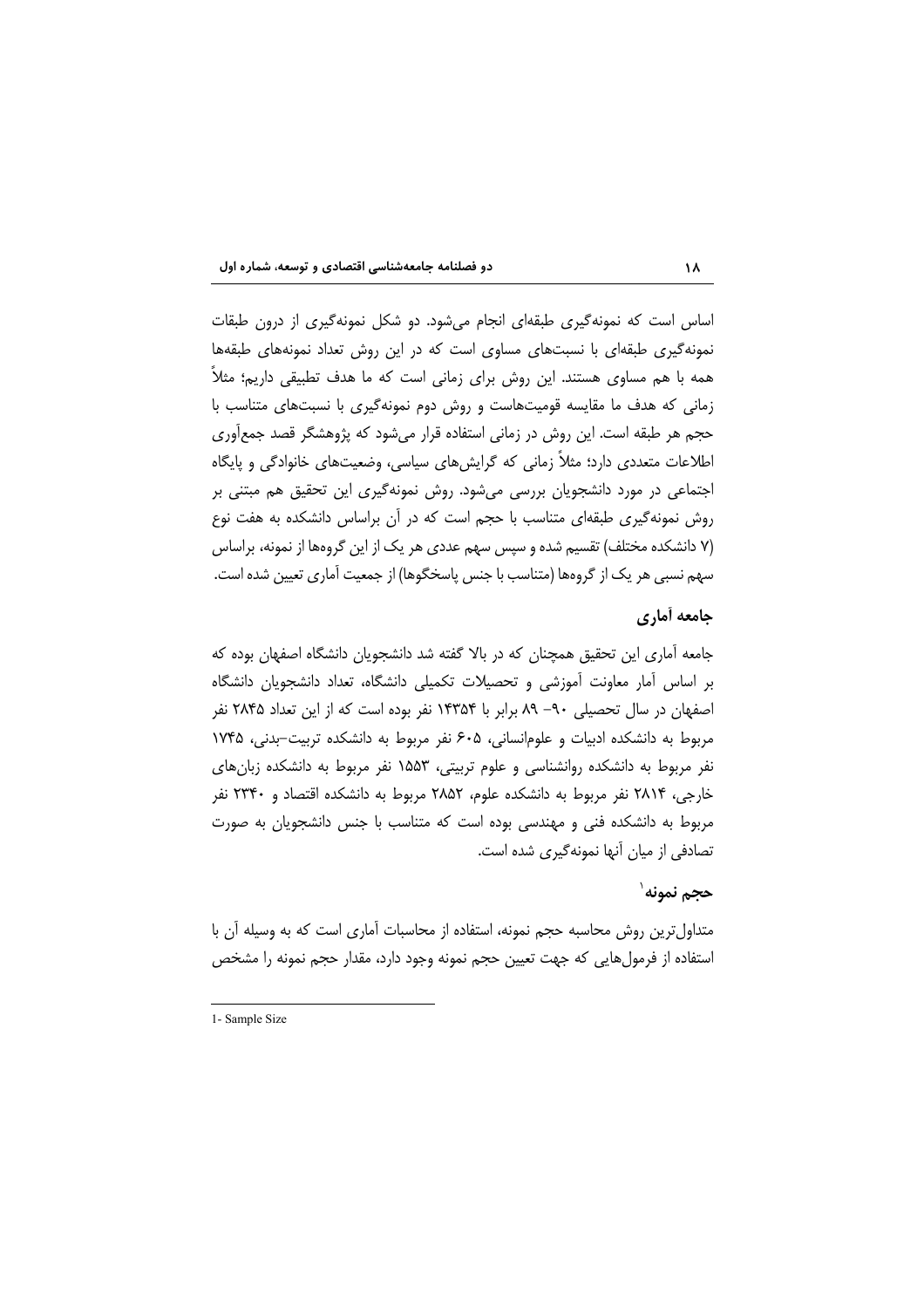می کنند (گودرزی، ۱۳۸۸: ۶۳). معتبرترین فرمولی که بهوسیله آن، حجم نمونه را مشخص می کنند تا عملیات مربوط به نمونه گیری براساس آن انجام شود، آزمون کوکران است که بر اساس آن حجم نمونه این تحقیق ٣٧۴ نفر بوده ولی در نهایت به دلیل روایی تحقیق ١٠ نمونه ديگر نيز اضافه شدكه حجم نمونه ۳۸۴ نفر در نظر گرفته شد.

$$
n = \frac{Nt^2 p.q}{Nd^2 + t^2 p.q} = \frac{14354(1.96^2) \times (0.5 \times 0.5)}{14354(0.05^2) + 1.96^2(0.5 \times 0.5)} = 374
$$

تعاریف مفهومی و عملیاتی متغیرهای اصلی

### سرمايه اجتماعي

سرمایه اجتماعی منافع و انرژی های نهفته در جامعه است که سبب ارتباطات فعال در میان مردم می شود. این منافع عبارتند از: اعتماد، همدلی و تفاهم، ارزش ها و رفتارهای مشترکی که شبکه انسانی و اجتماعی را به هم متصل میکند و امکان تحقق کارهای دسته جمعي را فراهم مي سازد (اسميت، ٢٠٠١).

# مصرف فرهنگي

منظور، استفاده از کالاهای تولید شده نظام فرهنگی و مشخص کننده نوع سلیقه فرهنگی مصرف كننده است (قاسمي و صميم، ١٣٨۶).

هـمچنان که از جـریان پژوهش پـیداست متـغیرهای اصلی در پـژوهش حاضر سرمایهاجتماعی به عنوان متغیر مستقل و مصرف فرهنگی به عنوان متغیر وابسته، هستند. معمولاً در جریان هر پژوهشی (مخصوصاً پیماشی) آن چیزی که پایه و اساس شاخص سازی (گویهسازی) قرار می گیرد معرفهای تحقیق هستند، که در اینجا برای سرمایه اجتماعی، شاخص سازی بر اساس معرفهای آگاهی، هنجار و مشارکت صورت گرفته و برای مصرف فرهنگی، پایه شاخص سازی معرفهای فیلم، موسیقی و کتاب منظور شده است. در پایان، ذکر این نکته لازم است که متغیر سرمایهاجتماعی در سطح ترتیبی و متغیر مصرف فرهنگی در سطح اسمی مورد سنجش قرار گرفته است.

 $\lambda$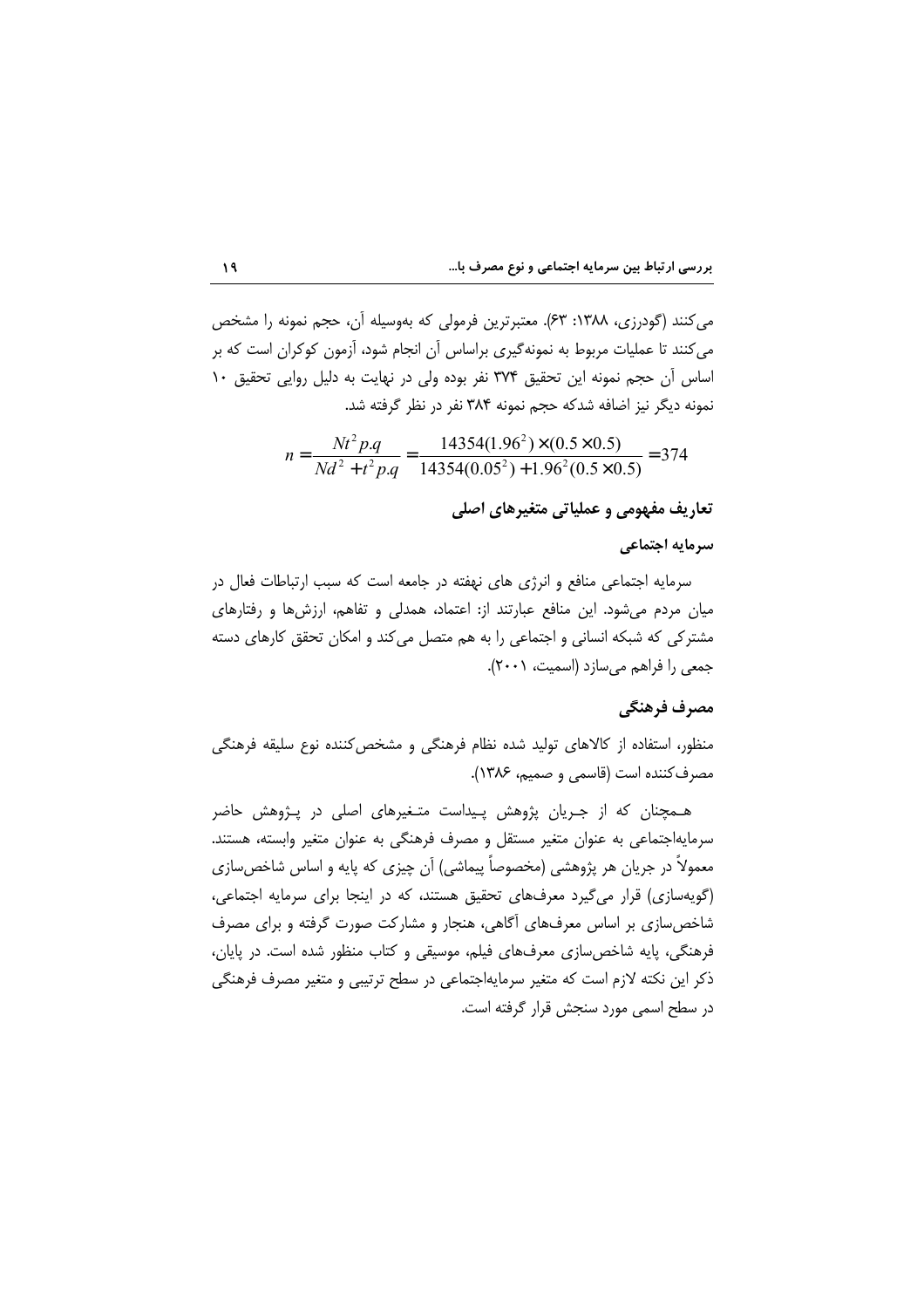### يافتههاى تحقيق

در این قسمت ابتدا نتایج توصیفی شرح داده میشود و سپس نتایج تبیینی پژوهش آورده می شود که با استفاده از آزمون های آماری به بررسی نتایج تبیینی هر کدام از فرضیهها پرداخته شده است.

## نتايج توصيفي

جمعیت نمونه این تحقیق را ۳۸۰ نفر از دانشجویان دانشگاه اصفهان در مقطع کارشناسی، کارشناسی ارشد و دکتری تشکیل دادهاند. از میان جمعیت نمونه آماری ۵۱/۶ درصد (۱۹۶ نفر) را مرد و ۴۸/۲ درصد (۱۸۳ نفر) را زن تشکیل دادهاند. در مورد سرمایه اجتماعی ۲۹ نفر معادل ۷/۶ درصد دارای سرمایه اجتماعی پائین، ۲۷۰ نفر معادل ۱/ درصد۷۱ دارای سرمایه اجتماعی متوسط و ۸۱ نفر معادل ۲۱/۳ درصد دارای سرمایه اجتماعی بالایی بودهاند. مورد مصرف کتاب ۱۰۵ نفر معادل ۲۷/۶ درصد دارای ذائقه میانمایه، ۲۵۰ نفر معادل ۶۵/۸ درصد دارای ذائقه عامیانه و ۲۵ نفر معادل ۶/۶ درصد دارای ذائقه نخبهگرایانه بودهاند. مورد مصرف فیلم از جمعیت نمونه آماری ۲۱۷ نفر معادل ۵۷/۱ درصد دارای ذائقه عامیانه، ۱۵۲ نفر معادل ۴۰/۰ درصد دارای ذائقه میانمایه و در نهایت ۱۱ نفر معادل ۲/۹ درصد دارای ذائقه نخبه گرایانه بودهاند. و در نهایت در حوزه مصرف موسیقی از جمعیت نمونه آماری ۱۱۴ نفر معادل ۳۰/۰ درصد دارای ذائقه موسیقایی عامیانه، ۲۴۹ نفر معادل ۶۵/۵ درصد دارای ذائقه موسیقایی میانمایه و در پایان ۱۷ نفر معادل ۴/۵ درصد دارای ذائقه موسیقایی نخبه گرایانه بودهاند.

# نتايج تبييني

فرضیه اول: بین سرمایه اجتماعی و مصرف فرهنگی در بین دانشجویان رابطه وجود دارد.

| سطح معنادارى  | درجه أزادى | مقدا, |             |
|---------------|------------|-------|-------------|
| $/ \vee \vee$ |            | ۰۴/۱۰ | دے , دو     |
|               |            | ۳۸۰   | موارد معتبر |

جدول شماره (۲) آزمون کی دو برای سرمایه اجتماعی و مصرف فرهنگی

 $\mathbf{Y}$ .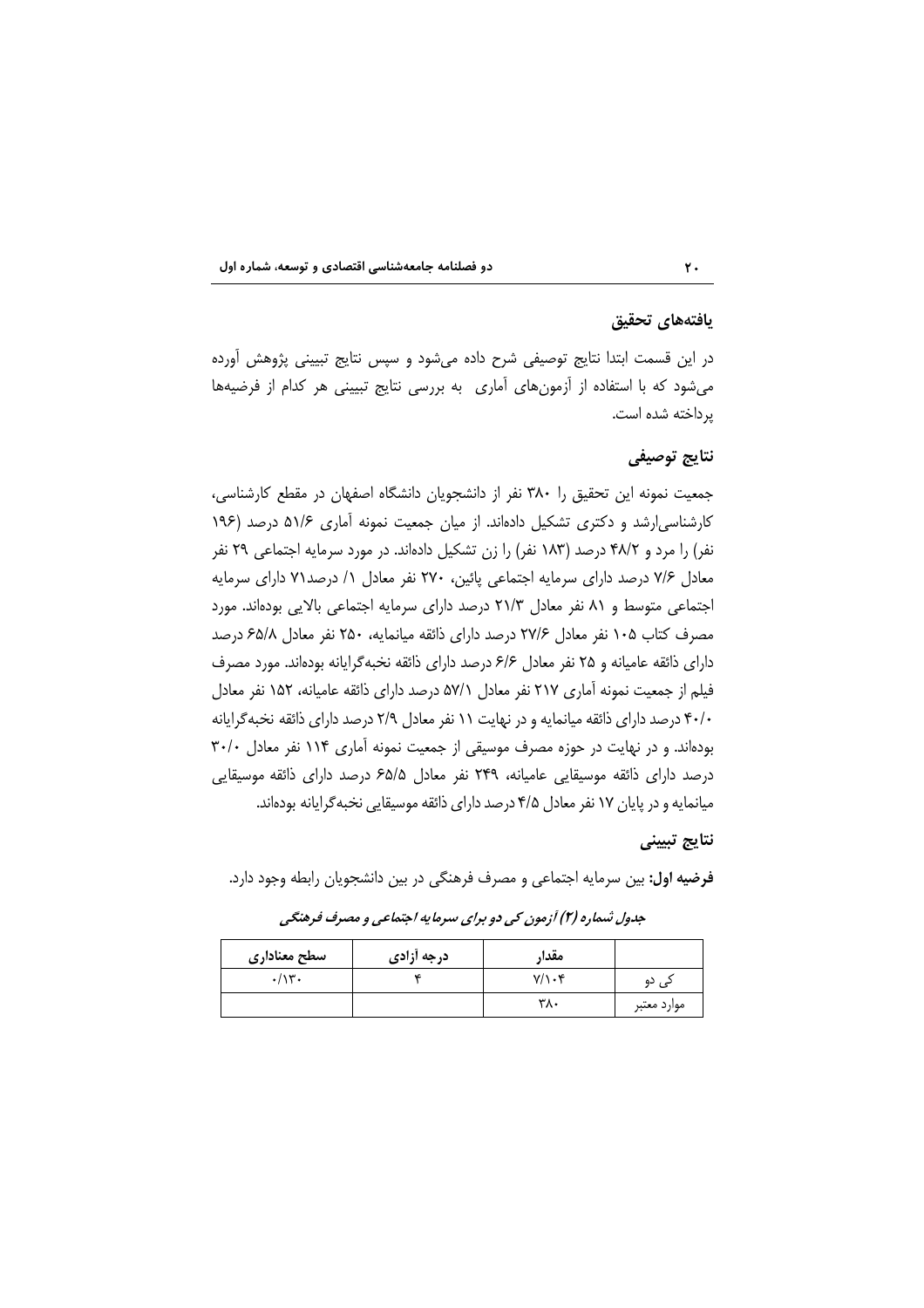$H_0$  در آزمون فرضیه فوق مقدار کی دو ۷/۱۰۴ و سطح معناداری ۰/۱۳۰ بوده، در نتیجه تأئيد و H1 رد مي شود؛ لذا در بررسي فرضيه مورد بررسي بين سرمايه اجتماعي و مصرف فرهنگی رابطه معناداری وجود ندارد پس فرضیه فوق رد می گردد.

**فرضيه دوم:** بين سرمايه اجتماعي و نوع مصرف كتاب رابطه وجود دارد.

| سطح معنادارى       | درجه ازادی | مقدار |             |
|--------------------|------------|-------|-------------|
| $\cdot$ /۲۲ $\vee$ |            | 5/۶۴۵ | ده          |
|                    |            | ۳۸۰   | موارد معتبر |

جدول شماره (۳) آزمون کی دو برای سرمایه اجتماعی و مصرف کتاب

در تحلیل دو متغیر سرمایهاجتماعی و نوع مصرف کتاب، همچنان که در بالا مشاهده می شود مقدار کی دو ۵/۶۴۵ و سطح معناداری ۰/۲۲۷ است که این خود بیانگر تأیید شدن و رد شدن  $H_1$  است. به عبارت دیگر می توان گفت که بین سرمایه اجتماعی و نوع  $H_0$ مصرف كتاب هيچ گونه رابطه معناداري وجود ندارد.

فرضيه سوم: بين سرمايه اجتماعي و نوع مصرف فيلم رابطه وجود دارد.

جدول شماره (۴) آزمون کی دو برای سرمایه اجتماعی و مصرف فیلم

| سطح معنادارى | درجه أزادى | مقدا, |             |
|--------------|------------|-------|-------------|
| ۱۴۰          |            | 5/970 | ده          |
|              |            | ۳۸۰   | موارد معتبر |

همچنان که در جدول بالا نشان داده شده است در تحلیل دو متغیر سرمایه اجتماعی و نوع مصرف فیلم، مقدار کی دو ۶/۹۲۵ و سطح معناداری ۰/۱۴۰ بوده است که این خود بیانگر این نکته است که بین فراوانیهای مشاهده شده و فراوانیهای مورد انتظار تفاوت معنیداری وجود ندارد به عبارت دیگر بین سرمایه اجتماعی و نوع مصرف فیلم رابطه معناداری وجود ندارد.

**فرضيه چهارم:** بين سرمايه اجتماعي و نوع مصرف موسيقى رابطه وجود دارد.

 $\mathbf{Y}$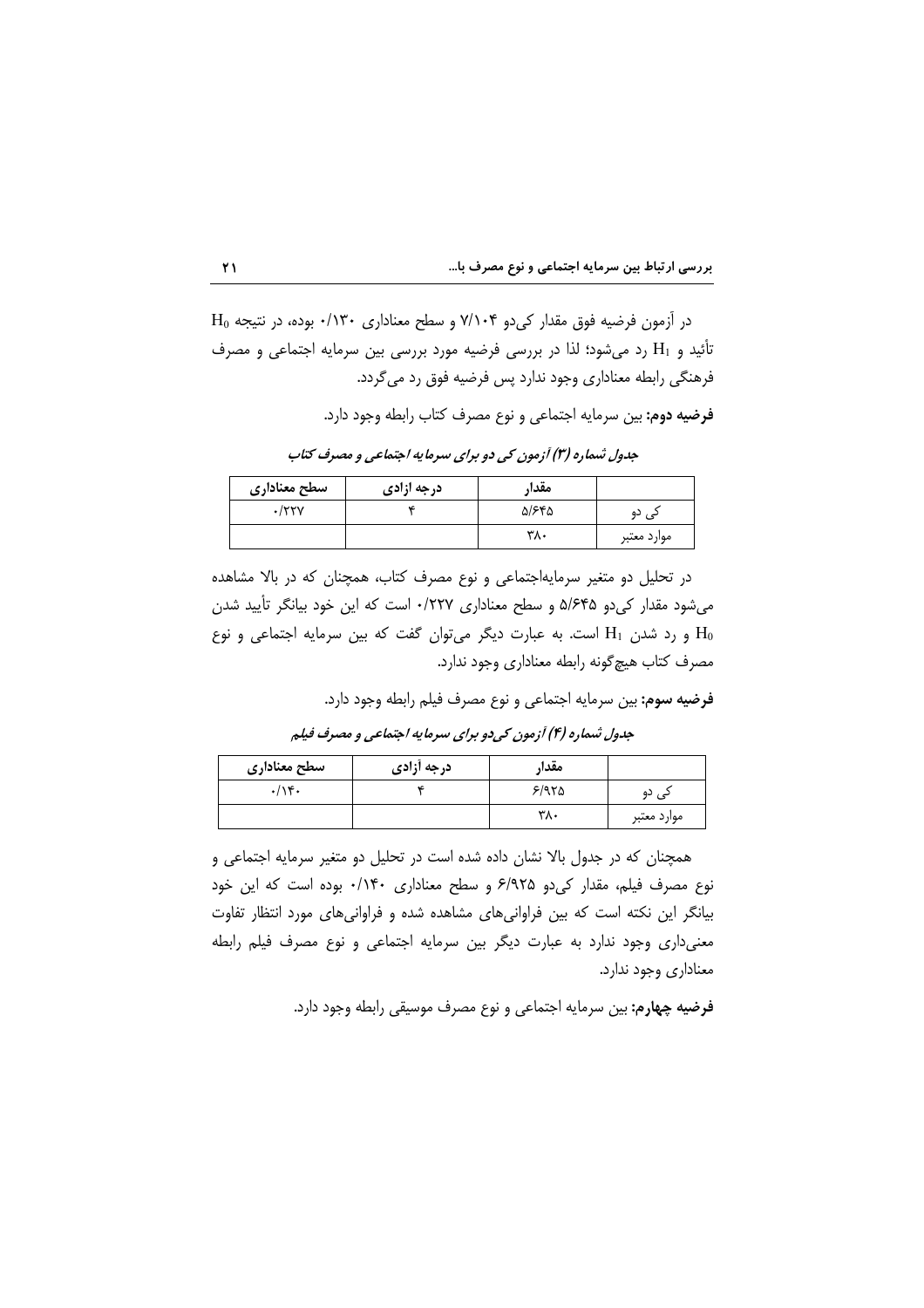| سطح معناداري | درجه أزادى | مقدا, |             |
|--------------|------------|-------|-------------|
| .109         |            | ۳/۵۹۵ | دی دو       |
|              |            | ۳λ٠   | موارد معتبر |

جدول شماره (۵) آزمون کې دو برای سرمایه اجتماعي و مصرف موسیقي

در نهایت در تحلیل دو متغیر سرمایه اجتماعی و مصرف موسیقی همچنان که در جدول بالا مشاهده می شود، مقدار کی دو ۶/۵۹۵ و سطح معناداری ۰/۱۵۹ بوده و این نشان می دهد که بین سرمایه اجتماعی و ذائقه موسیقایی رابطه معناداری وجود ندارد و در نتیجه می توان گفت که  $\mathrm{H}_0$  تأييد و  $\mathrm{H}_1$  يا فرضيه تحقيق رد مى شود.

# جمع بندی و نتیجه گیری یافتههای تجربی و نظری پژوهش

در این تحقیق رابطه متغیر سرمایه اجتماعی با متغیرهایی مثل مصرف فرهنگی، مصرف کتاب، مصرف فیلم و مصرف موسیقی معنیدار نبوده و بدان معناست که در شرایط کنونی در جامعه دانشجویی ایران برای اینکه بتوان تغییرات مربوط به نوع مصرف بخصوص مصرف فرهنگی و ابعاد آن را تبیین کرد سرمایه اجتماعی متغیر مناسبی نیست، به عبارت دیگر باید گفت که در چارچوب نظری بوردیو بین سرمایه اجتماعی و نوع مصرف فرهنگی در جامعه دانشجویی ایران رابطه معنیداری وجود ندارد. اما اگر ابعاد دیگر نظریه بوردیو سنجیده شود می توان به درستی مسائل را تبیین کرد. بوردیو نظریه خود را در کتاب تمایز برمبنای دادههایی ارائه کرده که این دادهها را در دهه ۱۹۶۰ گردآوری کرده است، در حالی که خیلی از اندیشمندان جامعهشناسی در رد نظریه بوردیو انتقاداتی بنیادی را ایراد نمودهاند كه از ميان مهمترين اين انديشمندان، مي توان به نظريه كساني مثل دوگلاس، بودريار، پیترسون و فیدرستون اشاره کرد که بر اساس نظریه آنها میتوان رد شدن فرضیههای موجود در این تحقیق را توجیه و تأئید کرد. به نظر دوگلاس متجلی کردن و ثبات بخشیدن به مقولات فرهنگ، محرک مصرف است؛ از آنجایی که کالاها وجه نمادین دارند قادرند به عنوان ابزار مبادله و ارتباط استفاده به عبارت دیگر میتوان کالاها را به عنوان نظام زنده اطلاع رسانی تحلیل نمود. چون ترجیحات مردم را در مصرف کالاها بر اساس مقدار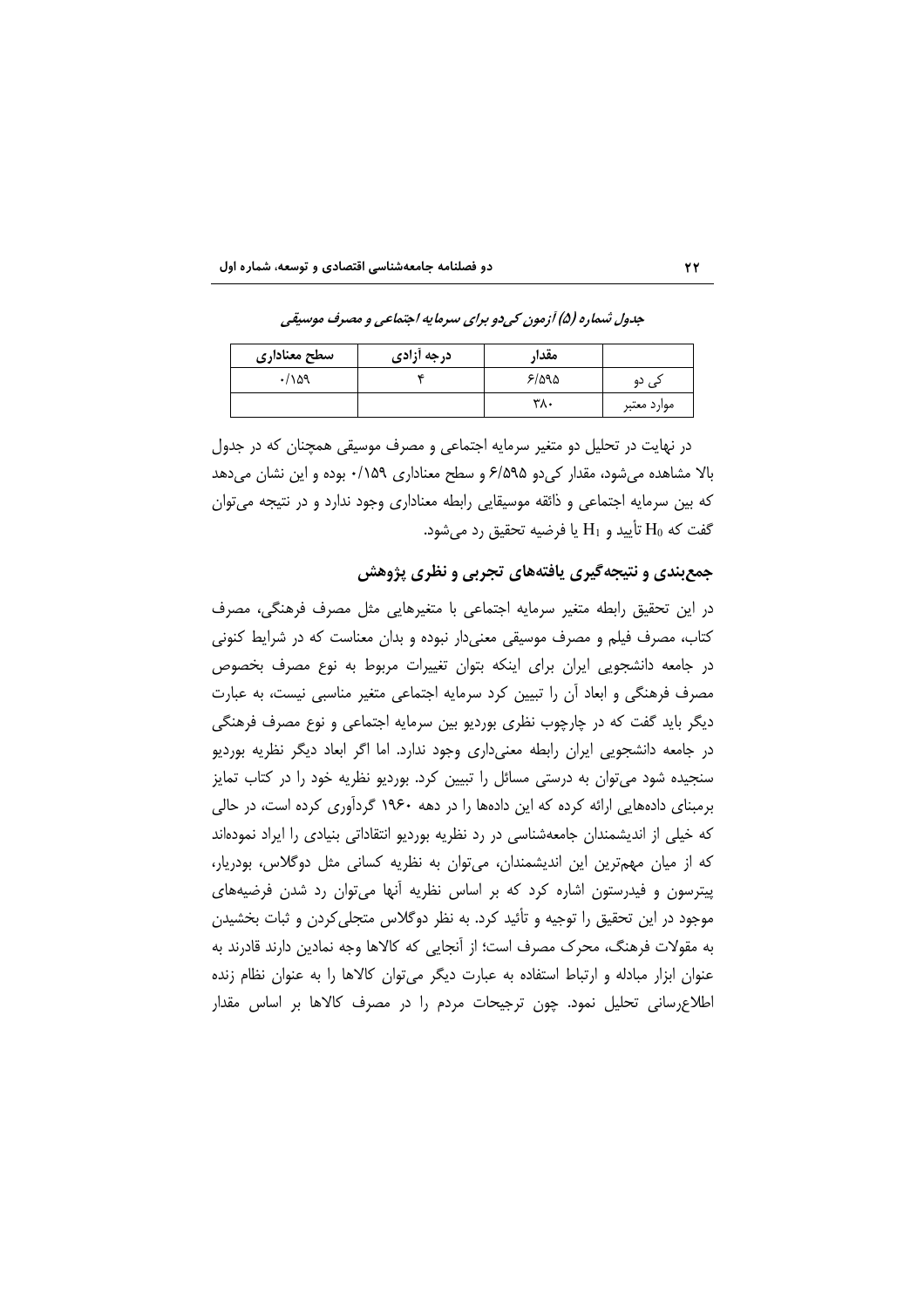اطلاعات ارسال شده شکل میگیرد و کالاها در خدمت ساختن دنیای قابل فهم برای همه قرار می گیرند. به نظر دوگلاس این امر درباره غنی و فقیر صدق می کند و بدین ترتیب مصرف بخصوص مصرف فرهنگی، مناسکی است و همه کارکردهایی که بر هر فعالیت مناسکی مترتب است در مورد مصرف نیز صدق میکند؛ به عبارت دیگر مصرف فرهنگی ناشی از پایگاه اجتماعی-اقتصادی و سرمایههای مختلف اجتماعی واقع در میدان نیست، بلکه ناشی از صرف ارتباط برقرار کردن است که کنشگران از طریق مصرف، این امر انسانی را انجام میدهند. این در حالی است که بودریار نظریهپرداز پستمدرن مصرف را به عنوان امری نمادین، اجتماعی و فرهنگی میداند. البته برای بودریار مثل بوردیو، هویت اجتماعی در علایم و نمادها بروز می کند با این تفاوت که وی برای این نمادها و علایم معانی از پیش تعیین شدهای قایل نیست. با توجه به این مطالب می توان گفت که در اندیشه ژانبودریار بر خلاف بوردیو مصرف براساس ارزشها و اصولی از پیش تعیینشدهای که بهوسیله ساختارهای اجتماعی و اقتصادی که در میدانهای مختلف اجتماعی بـرای افراد درونـی می شود تعین نمی شود بلکه مصرف براساس اینکه در شرایط مختلف چه معنایی برای کنشگران دارد مورد استفاده قرار میگیرد. پس به نوعی میتوان گفت که نظریه بودریار واکنشی در قبال نظریه ساختارگرایانه مصرف بوردیو است. بر این اساس مصرف و به تبع آن مصرف فرهنگی در اندیشه بوردیا در مقابل اندیشه بورودیو سیالیت بیشتری به خود می گیرد. به عبارت دیگر به دلیل تنوع بیقاعده مصرف افراد، مصرف فرهنگی نیز برخلاف نظریه بوردیو قاعدهمندی خود را از دست میدهد. در نظریه بودریار مصرف کننده، کنشگری منفعل نیست، بلکه وی از طریق مصرف به عنوان عضوی از جامعه در آن مشارکت میکند. همچنان که قبلاً هم اشاره شد، افراد بر اساس هویت قومی، طبقاتی یا جنسی خود، مصرف نمی کنند بلکه مصرف کردن را به عنوان وسیلهای برای بیان هویتی که دوست دارند به کار می گیرند. به نظر طرفداران تحلیل پستمدرن مصرف کنشگران در این دوره الگوهای مصرف را به دلخواه و ازادانه انتخاب می کنند. البته قابل ذکر است که این گزارش بر الگوی مصرف فرهنگی ناظر است؛ چرا که مصرف مادی مشروط به توانایی مادی افراد است. در زمینه مصرف فرهنگی ذکر این نکته ضروری است که متفکران پست مدرن معتقدند که مردم نه به فرهنگ متعالی علاقه دارند و نه به فرهنگ عامه بلکه در پست مدرنیته مردم به

 $YY$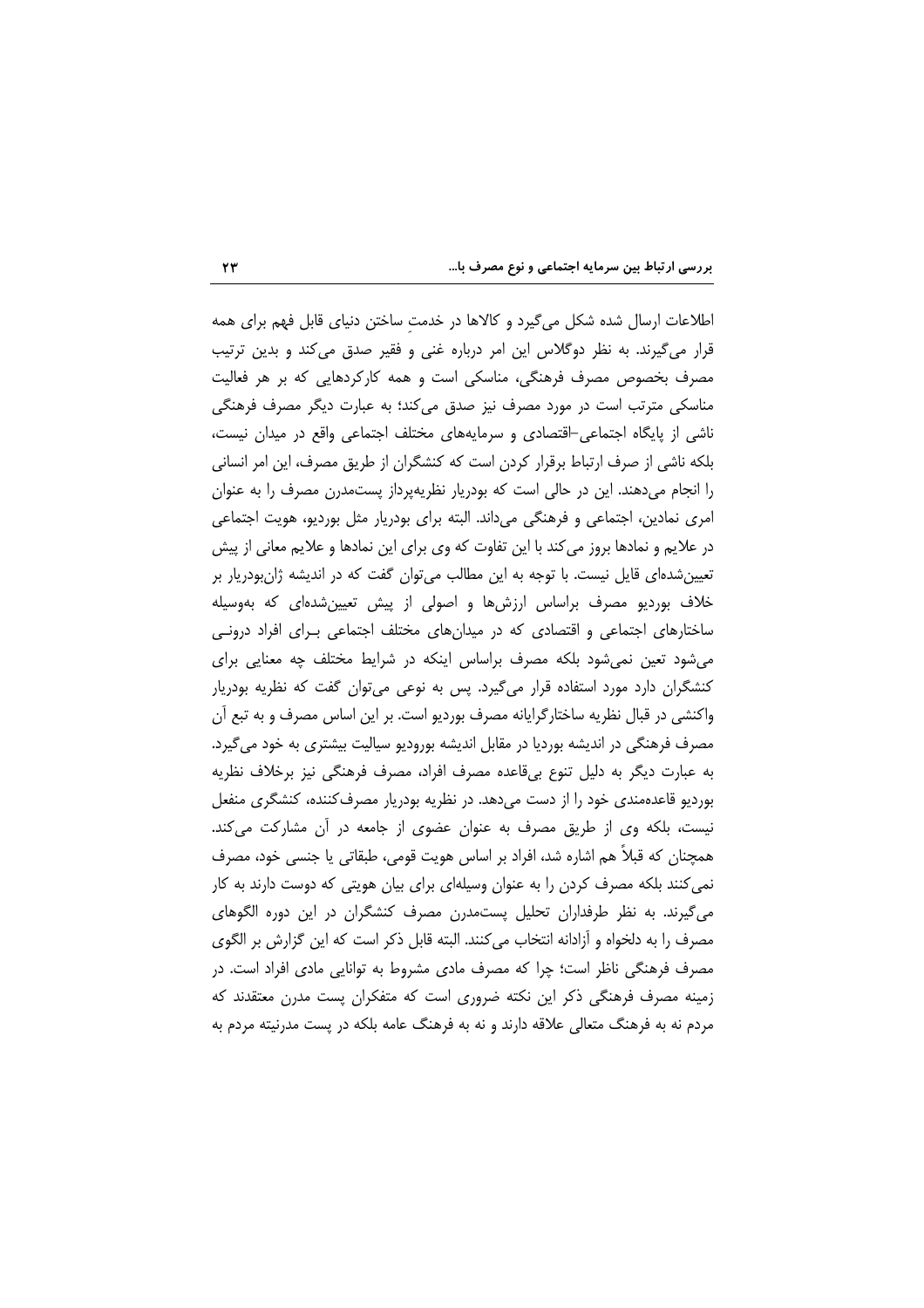آسانی بین این دو، حرکت میکنند و آن دو را با یکدیگر ترکیب میکنند. ریچارد پیترسون نیز از جمله نظریهپردازان پستمدرنی است که نظریاتش در زمینه مصرف در راستای نتایج و یافتههای تبیینی تحقیق حاضر است. بنابر تحلیلی که بوردیو از الگوهای مصرف فرهنگی ارایه می کند اعضای طیقات بالا در مصرف فرهنگی و هنر متعالی شرکت می جویند و افرادی که در میدانهای مختلف اجتماعی از سرمایههای پایین تری برخوردار هستند در فرهنگ و هنر غیرنخبهگرای عامیانه شرکت میجویند. اما پیترسون معتقد است که در دوران جدید یک الگوی مصرفی بروز کرده است که دیگر اعضای طبقات بالا، خود را به داشتن یک الگوی مصرف محدود نمی کنند. وی این الگوی مصرف جدید را «همه کاره بودن» می خواند. در چنین الگوی مصرف جدید طبقات بالا از همه انواع فرهنگ و هـنر استفاده مـی کنند و به سلسلهمراتب ژانرهای فرهنگی بی|عتنا هستند. در این راستا فیدرستون چنین تحولی را زیبایی شناختی شدن زندگی روزمره می خواند که به معنای نفی تفکیکهای ارزشی میان انواع فرهنگهاست بـدین ترتیب برخلاف نظریه بوردیو راه و روشی را که مصرف کننده در یک عرصه از مصرف در پیش میگیرد ممکن است به راه و روش وی در عرصه دیگر هیچ ربطی نداشته باش.د بر این اساس مطابق نظریه بوردیو نمی توان ادعا کرد كه براي مصرف كردن افراد منطق خاصي وجود دارد.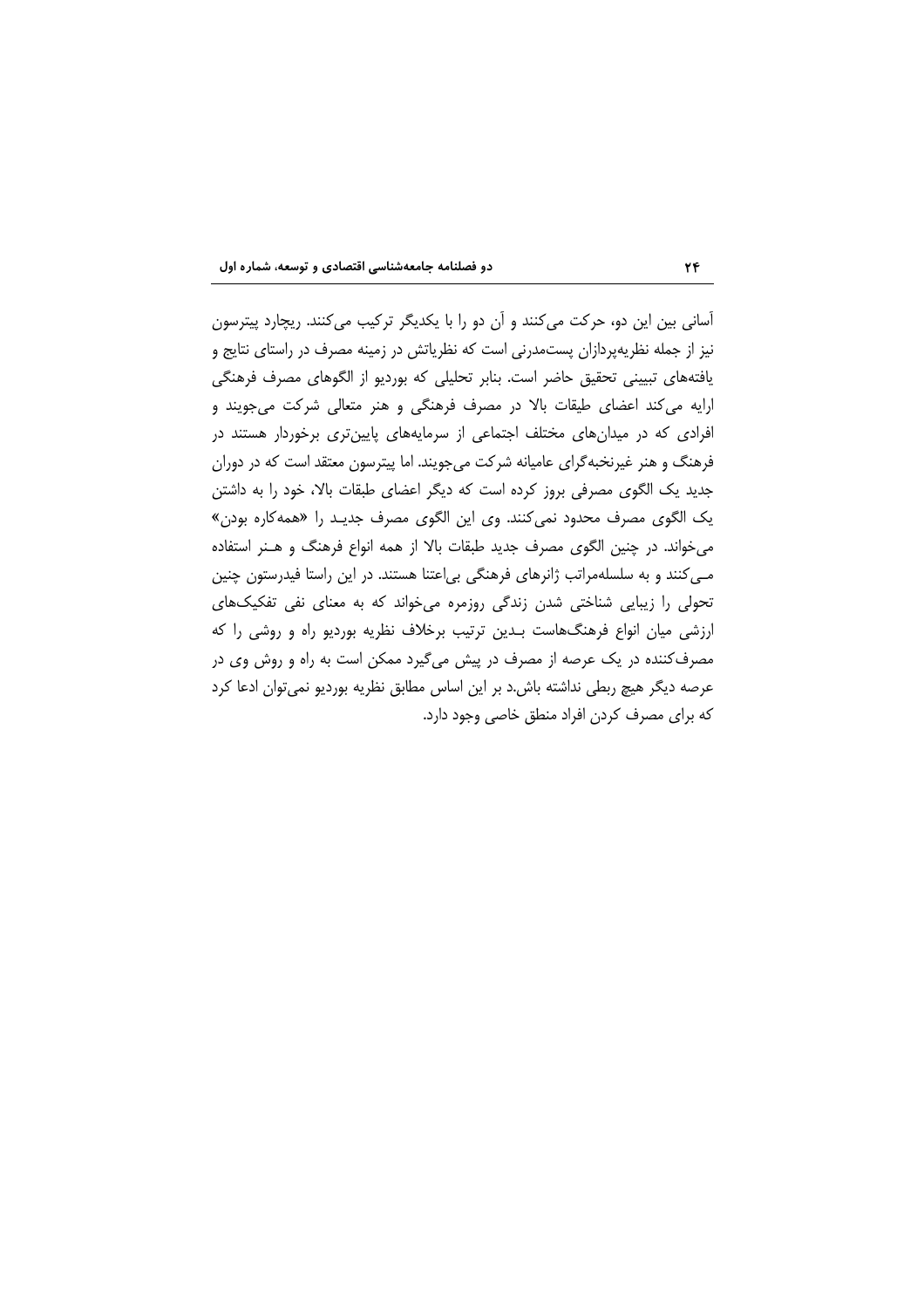### منابع

- ـ احمدی، لیلا (۱۳۸۳) *سرمایه اجتماعی و شاخصهای ارزیابی آن*، پایاننامه کارشناسی ارشد، دانشکده حقوق و علوم سیاسی، دانشگاه تهران.
- ـ استورى، جان (١٣٨۶) *مطالعات فرهنگي درباره فرهنگ عامه*، ترجمه حسين پاينده، انتشارات آگه، چاپ اول.
	- ـ باكاك، رابرت ( ۱۳۸۱ ) *مصرف،* ترجمه خسرو صبرى، انتشارات شيرازه، چاپ اول.
- ـ بلیکی، نورمن (۱۳۸۴) *طراحی پژوهشهای اجتماعی*، ترجمه حسن چاوشیان، نشر نی، چاپ اول.
- \_ بودریار، ژان (۱۳۸۰) *در باب تحقق میل در ارزش مبادله*، ترجمه مراد فرهادپور، فصلنامه ارغنون، شماره ١٩، صفحات: ۴۵-۴۵.
- ـ بورديو، پير (١٣٨١) *نظريه كنش، دلايل عملي و انتخاب عقلاني*، ترجمه مرتضى مرديها، انتشارات نقش و نگار ، چاپ دوم .
	- ـ بیکر، ترز (۱۳۸۱) *نحوه تحقیقات اجتماعی،* ترجمه هوشنگ نایبی، نشر نی، تهران، چاپ اول.
	- ـ سرمد، زهره و دیگران (۱۳۸۰) *روش های تحقیق در علوم رفتاری*، نشر آگاه، تهران، چاپ پنجم.
- ـ صميم، رضا (١٣٨٤) قشربندي اجتماعي و مصرف با تمـركز بر مصرف موسيقايي در شـهر تهران، پایاننامه کارشناسی ارشد، دانشکده ادبیات و علوم انسانی، دانشگاه اصفهان.
- ــ فاضلي، محمد (۱۳۸۴) *جامعه شناسي مصرف موسيقي،* فصلنامه انجمن ايراني مطالعات فرهنگي و ارتباطات، سال اول، شماره ۴، صفحات: ۵۳-۲۷.
	- ـ فاضلي، محمد (١٣٨٢) *مصرف و سبک زندگي،* انتشارات صبح صادق، چاپ اول.
- ـ فوكوياما، فرانسيس (١٣٧٩) *پايان نظم: سرمايه اجتماعي و حفظ آن*، ترجمه غلامعباس توسلي، انتشارات جامعه ايرانيان، چاپ اول.
- ـ كاظمه ، عباس (١٣٨٧) *مطالعات فرهنگم ، مصرف فرهنگی و زندگی روزمره در ایران*، انتشارات جهاد دانشگاهي، چاپ اول.
	- ـ کلمن، جیمز (۱۳۷۷) *بنیادهای نظریه اجتماعی*، ترجمه منوچهر صبوری، نشر نی، چاپ اول.